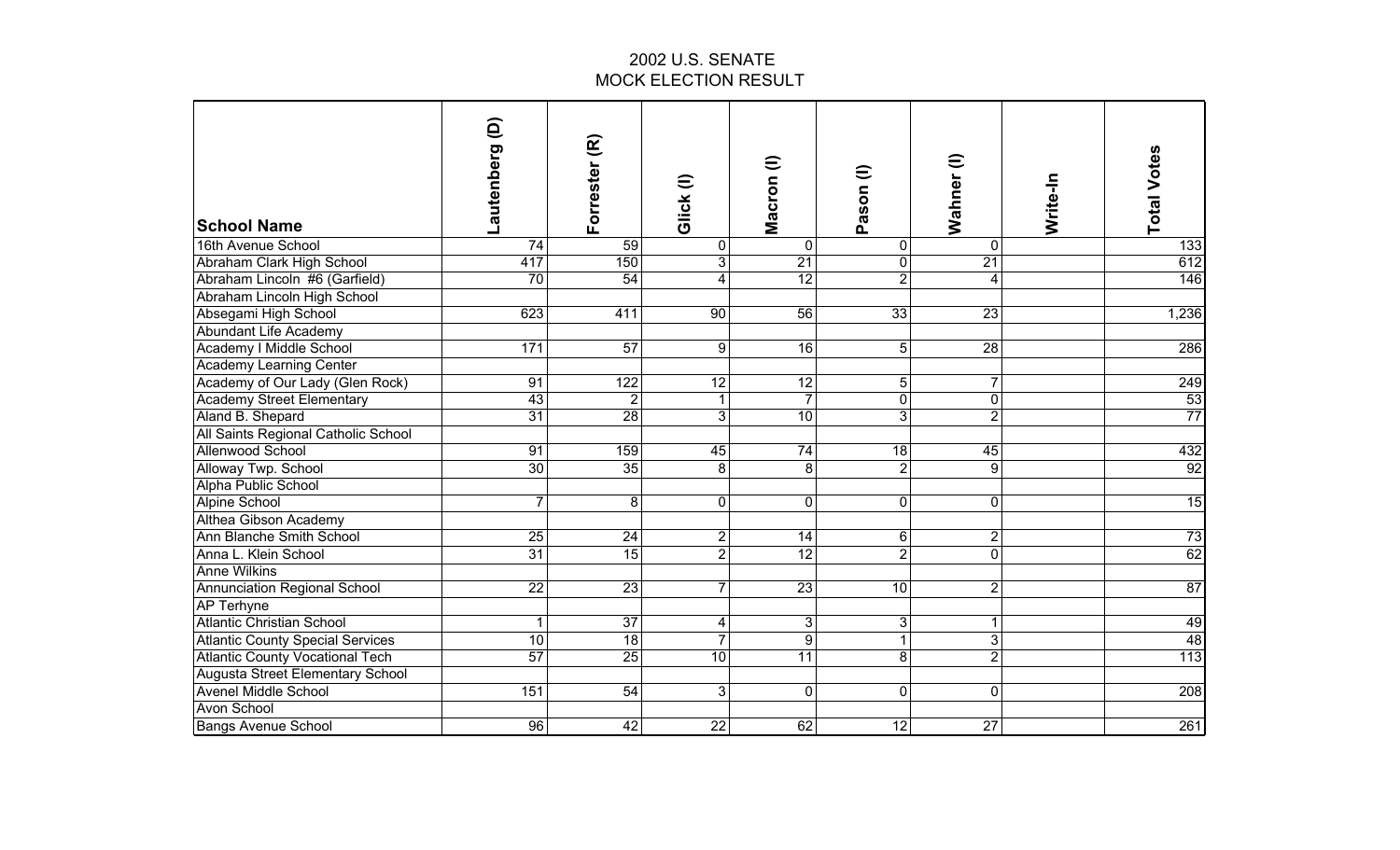| <b>School Name</b>                           | ê<br>Lautenberg  | Forrester (R)   | Glick(I)        | $\widehat{=}$<br>Macron | Pason (I)       | $\widehat{=}$<br>Wahner | Write-In | <b>Total Votes</b> |
|----------------------------------------------|------------------|-----------------|-----------------|-------------------------|-----------------|-------------------------|----------|--------------------|
| <b>Banyan School</b>                         | 15               | 17              | 5               | 9                       | 5 <sup>1</sup>  |                         |          | 52                 |
| <b>Bartle School</b>                         | $\overline{41}$  | $\overline{7}$  | 13              | 10                      | $\overline{8}$  | $\overline{9}$          |          | $\overline{88}$    |
| <b>Bass River Township School</b>            | $\overline{18}$  | 20              | $5\phantom{.0}$ | $\overline{18}$         | $\overline{2}$  | $6\phantom{1}$          |          | 69                 |
| <b>Bayonne High School</b>                   | 452              | 679             | 92              | 53                      | 91              | 49                      |          | 1,416              |
| <b>BCIT - Westampton Tech</b>                | 138              | 92              | 45              | $\overline{14}$         | $\overline{5}$  | $\overline{12}$         |          | 306                |
| Beacon ChristianAcademy                      | $\overline{14}$  | 19              | $\overline{2}$  | 9                       | $\overline{0}$  | $6\phantom{1}6$         |          | 50                 |
| <b>Becton Regional High School</b>           |                  |                 |                 |                         |                 |                         |          |                    |
| <b>Belleville High School</b>                | 41               | $\overline{30}$ | 29              | 25                      | $\overline{37}$ | $\overline{22}$         |          | 184                |
| <b>Belmar Elementary School</b>              |                  |                 |                 |                         |                 |                         |          |                    |
| Benjamin Franklin Middle School              |                  |                 |                 |                         |                 |                         |          |                    |
| Bergen Catholic High School                  | 255              | 399             | $\overline{30}$ | $\overline{24}$         | 10              | 16                      |          | 734                |
| Bergen County Vocational High School         | 72               | 44              | 20              | $\infty$                | $\mathbf{1}$    | $\overline{6}$          |          | 151                |
| <b>Berkeley Terrace School</b>               | 49               | $\overline{56}$ | $\overline{11}$ | 67                      | $\overline{39}$ | $\overline{18}$         |          | 240                |
| <b>Berlin Community School</b>               |                  |                 |                 |                         |                 |                         |          |                    |
| Birchwood                                    |                  |                 |                 |                         |                 |                         |          |                    |
| <b>Bishop George Ahr High School</b>         | 225              | 243             | 50              | 63                      | 10              | 12                      |          | 603                |
| <b>Bishop Guilfoyle Rgnl Catholic School</b> | 68               | 92              | 28              | 30                      | 35              | 35                      |          | 288                |
| <b>Blessed Sacrament Regional (Margate)</b>  | $\overline{35}$  | $\overline{57}$ | $\overline{3}$  | 14                      | $\mathbf{1}$    | $\overline{5}$          |          | $\overline{115}$   |
| Boonton High School                          | 105              | 102             | 33              | 39                      | 5 <sup>1</sup>  | $\overline{15}$         |          | 299                |
| Bound Brook Adult High School                | 18               | $\overline{7}$  | $\overline{2}$  | $\overline{2}$          | $\mathbf{1}$    | 0                       |          | 30                 |
| Bound Brook High School                      | 117              | 80              | 47              | 50                      | 18              | 5                       |          | $\overline{317}$   |
| Bridgeton High School                        | 138              | 65              | 26              | 36                      | 12              | 20                      |          | 297                |
| <b>Bridgeton Middle School</b>               |                  |                 |                 |                         |                 |                         |          |                    |
| Brookdale School (Bloomfield)                | 30               | 25              | $\overline{2}$  | 3                       | $\mathbf 1$     | 1                       |          | 62                 |
| <b>Brookfield Academy</b>                    | 23               | $\overline{7}$  | 18              | $\overline{2}$          | $\overline{1}$  | $\overline{7}$          |          | 58                 |
| <b>Brookfield Elementary</b>                 | $\overline{16}$  | $\mathbf 0$     | $\mathbf 0$     | $\overline{0}$          | $\mathbf 0$     | 0                       |          | 16                 |
| <b>Brookside Place School</b>                | $\overline{113}$ | 115             | 44              | $\overline{42}$         | $\overline{15}$ | $\overline{36}$         |          | 365                |
| <b>Brownstone School</b>                     |                  |                 |                 |                         |                 |                         |          |                    |
| <b>Brunswick Acres School</b>                | $\overline{37}$  | $\overline{28}$ | $\overline{20}$ | $\overline{31}$         | $\overline{12}$ | 13                      |          | 141                |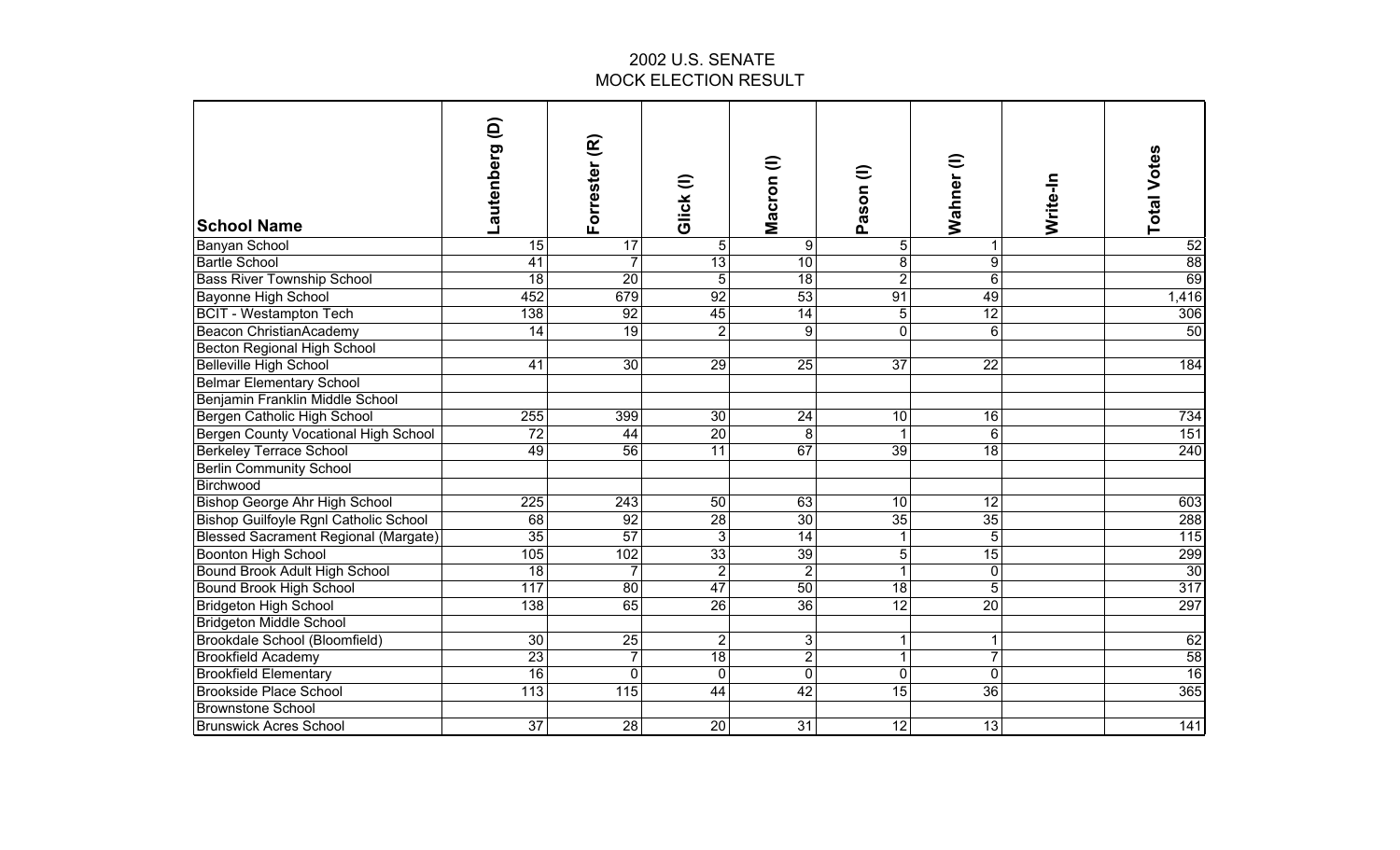| <b>School Name</b>                   | ê<br>Lautenberg  | Forrester (R)    | Glick(I)        | Macron (l)      | $\widehat{=}$<br>Pason | Wahner (I)      | Write-In | <b>Total Votes</b> |
|--------------------------------------|------------------|------------------|-----------------|-----------------|------------------------|-----------------|----------|--------------------|
|                                      |                  |                  |                 |                 |                        |                 |          |                    |
| Buena Regional High School           | 208              | 185              | $\overline{47}$ | 81              | $\overline{37}$        | 21              |          | 579                |
| <b>Bunker Hill Middle School</b>     | 52               | $\overline{19}$  | 20              | $\overline{21}$ | 5 <sup>1</sup>         | $\overline{2}$  |          | 119                |
| <b>Burlington City High School</b>   | 186              | 125              | $\overline{36}$ | 29              | 15                     | 12              |          | 403                |
| Burlington County Institute of Tech. |                  |                  |                 |                 |                        |                 |          |                    |
| <b>Butler High School</b>            | 161              | 149              | $\overline{72}$ | 13              | 11                     | 11              |          | 417                |
| <b>Cadwalader Elementary School</b>  |                  |                  |                 |                 |                        |                 |          |                    |
| <b>Calais School</b>                 | 35               | $\overline{20}$  | 3               | $\overline{19}$ | $\overline{2}$         | $\overline{2}$  |          | $\overline{81}$    |
| <b>Caldwalder Elementary School</b>  |                  |                  |                 |                 |                        |                 |          |                    |
| Cape Christian Academy               |                  |                  |                 |                 |                        |                 |          |                    |
| Carpenter School                     |                  |                  |                 |                 |                        |                 |          |                    |
| Carteret High School                 | 256              | 94               | 35              | $\overline{60}$ | 13                     | $\overline{22}$ |          | 480                |
| Cathedral Prep Academy               | $\overline{26}$  | 8                | 10              | 7               | $\overline{2}$         | $\overline{4}$  |          | 57                 |
| Catherine A. Dwyer                   |                  |                  |                 |                 |                        |                 |          |                    |
| Cavallini Middle School              | 171              | 227              | 4               | 10              | 5 <sup>1</sup>         | 8               |          | 425                |
| Cecil S. Collins School              | 45               | 52               | 19              | 29              | 6 <sup>1</sup>         | $\overline{12}$ |          | 163                |
| <b>Cedar Grove Elementary School</b> | 55               | 64               | $\overline{7}$  | 24              | 9                      | 5               |          | 164                |
| Central Regional High School         | 234              | 274              | 120             | 67              | $\overline{16}$        | $\overline{26}$ |          | 737                |
| Central Regional Middle School       | 168              | 237              | 125             | 61              | 32                     | $\overline{29}$ |          | 652                |
| Central School                       | 33               | 67               | 32              | 8               | 10 <sup>1</sup>        | 4               |          | 154                |
| Chancellor Avenue School             | $\overline{2}$   | $\mathbf 0$      | $\mathbf{1}$    | 8               | 3                      | $6\phantom{1}6$ |          | $\overline{20}$    |
| Charles J. Hudson #25                | 99               | 72               | 28              | 119             | 14                     | 18              |          | 350                |
| Charles J. Riley #9                  | 114              | 96               | 15              | 71              | 12                     | 16              |          | 324                |
| Charles L. Spragg                    | $\overline{72}$  | $\overline{41}$  | 36              | $\overline{34}$ | $\overline{5}$         | $\overline{7}$  |          | 195                |
| Charles P. Defuccio - PS #39         | $\overline{217}$ | $\overline{28}$  | $6\phantom{1}$  | $\overline{22}$ | $\overline{16}$        | 10              |          | 299                |
| Chatham High School                  | 96               | $\overline{143}$ | $\overline{81}$ | 30              | $\overline{17}$        | 12              |          | 379                |
| Chatham Middle School                | 101              | 119              | $\overline{36}$ | $\mathbf 0$     | $\overline{2}$         | 5               |          | 263                |
| Cheesequake School                   | $\overline{32}$  | 11               | $\mathbf 0$     | $\overline{2}$  | $\mathbf 0$            | 0               |          | 45                 |
| Chesterbrook Academy #53             |                  |                  |                 |                 |                        |                 |          |                    |
| Chesterbrook Academy (Manalapan)     |                  |                  |                 |                 |                        |                 |          |                    |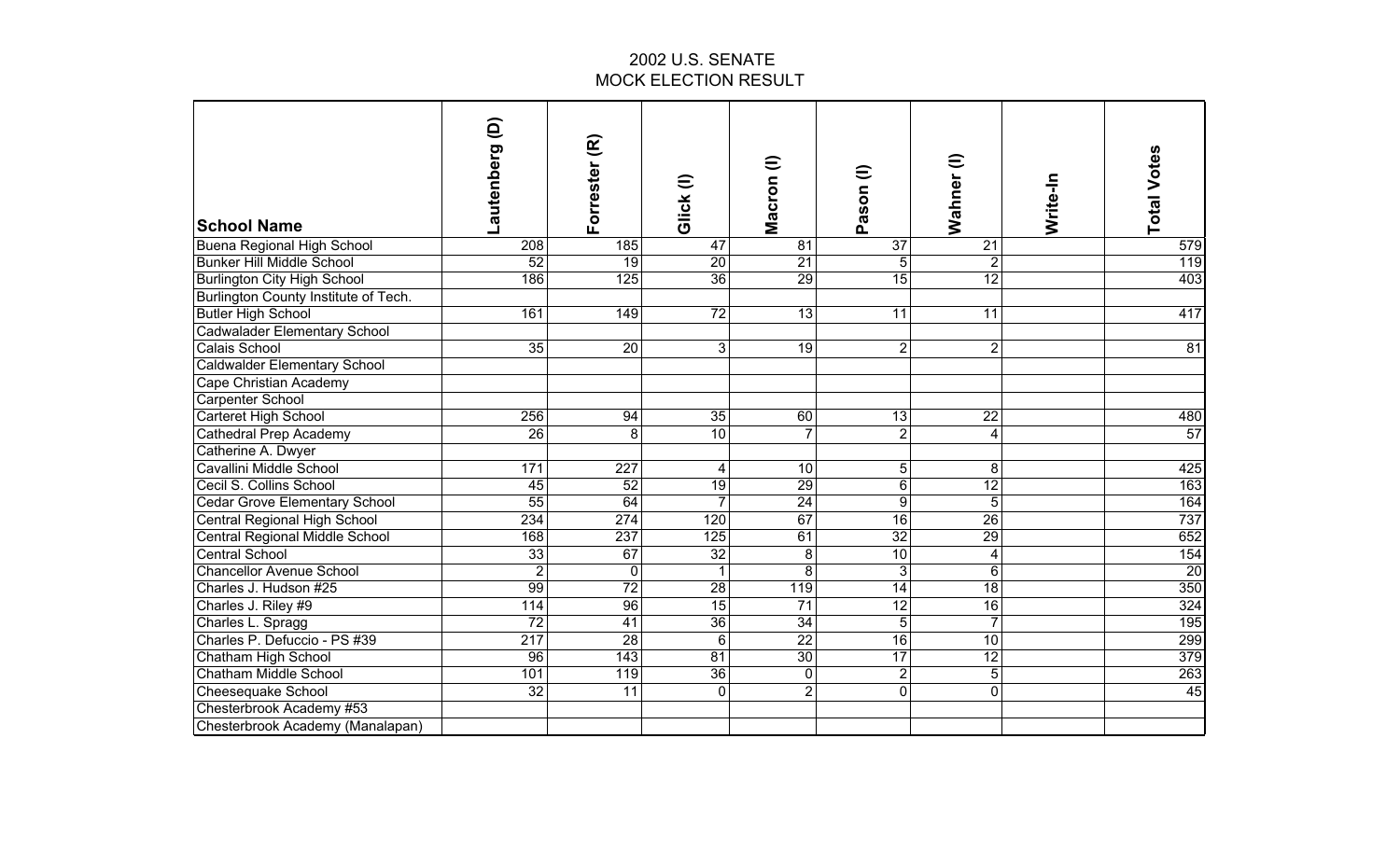| <b>School Name</b>                     | ê<br>Lautenberg | Forrester (R)    | Glick(I)         | Macron (I)      | Pason (I)       | $\widehat{=}$<br>Wahner | Write-In | <b>Total Votes</b> |
|----------------------------------------|-----------------|------------------|------------------|-----------------|-----------------|-------------------------|----------|--------------------|
| Chesterbrook Academy E.S.              | $\overline{25}$ | 35               | $\boldsymbol{9}$ | $\overline{21}$ | 5 <sup>1</sup>  | $\overline{c}$          |          | 97                 |
| Children's Day School                  | 1               | $\overline{3}$   | $\overline{0}$   | دن              | $\mathbf 0$     | $\overline{0}$          |          | $\overline{7}$     |
| Christa McAuliffe School               | 94              | 114              | 10               | 10              | $\overline{9}$  | $\overline{6}$          |          | 243                |
| Churchill Jr. High School              |                 |                  |                  |                 |                 |                         |          |                    |
| Cinnaminson High School                | 165             | 137              | 47               | 46              | 19              | $\overline{70}$         |          | 484                |
| Cinnaminson Middle School              | 109             | 78               | 10               | $\overline{14}$ | $\overline{7}$  | 10                      |          | 228                |
| Clara Barton Elementary School         |                 |                  |                  |                 |                 |                         |          |                    |
| <b>Clearview Regional High School</b>  | 164             | $\overline{207}$ | 75               | 67              | 42              | 15                      |          | 570                |
| <b>Clementon Elementary School</b>     | 117             | 44               | 26               | $\overline{34}$ | $\overline{7}$  | $\overline{24}$         |          | 252                |
| Clinton Elementary School (Plainfield) |                 |                  |                  |                 |                 |                         |          |                    |
| Clinton Public School (Clinton)        | 17              | $\overline{74}$  | 3                | 11              | $\overline{5}$  | 5                       |          | $\overline{115}$   |
| Colonia High Scholl                    | 86              | 97               | 19               | $\overline{22}$ | 6               | $\overline{3}$          |          | 233                |
| Columbus (Lyndhurst)                   | 30              | $\overline{12}$  | $\overline{2}$   | 4               | $\mathbf{1}$    | $\overline{0}$          |          | 49                 |
| <b>Communications School</b>           |                 |                  |                  |                 |                 |                         |          |                    |
| Conackamack Middle School              |                 |                  |                  |                 |                 |                         |          |                    |
| Constable Elementary School            |                 |                  |                  |                 |                 |                         |          |                    |
| Cooper School                          |                 |                  |                  |                 |                 |                         |          |                    |
| Cordero #37                            | 54              | 13               | 5                | 18              | $\overline{2}$  | 5                       |          | 97                 |
| Cornell Bradford, PS #16               |                 |                  |                  |                 |                 |                         |          |                    |
| Cornelle Bradford P.S. 16              | 69              | 39               | 21               | 16              | 4               | 0                       |          | 149                |
| Cornerstone School                     |                 |                  |                  |                 |                 |                         |          |                    |
| <b>Cranbury School</b>                 | 57              | 66               | 23               | 21              | 9               | 3                       |          | 179                |
| <b>Cumberland Regional High School</b> | 73              | 88               | 11               | 15              | $\overline{5}$  | 14                      |          | 206                |
| D.D. Eisenhower School                 | 85              | 138              | $\mathbf{0}$     | $\mathbf 0$     | $\mathbf{0}$    | $\mathbf 0$             |          | 223                |
| Dawes Avenue School                    | 60              | $\overline{55}$  | $\overline{26}$  | $\overline{38}$ | $\overline{16}$ | $\overline{12}$         |          | 207                |
| <b>Delair Elementary School</b>        |                 |                  |                  |                 |                 |                         |          |                    |
| Delaware Valley Regional High School   |                 |                  |                  |                 |                 |                         |          |                    |
| Delran High School                     |                 |                  |                  |                 |                 |                         |          |                    |
| <b>Delran Middle School</b>            | $\overline{82}$ | 44               | $\overline{c}$   | $\overline{4}$  | $\overline{2}$  | 3                       |          | $\overline{137}$   |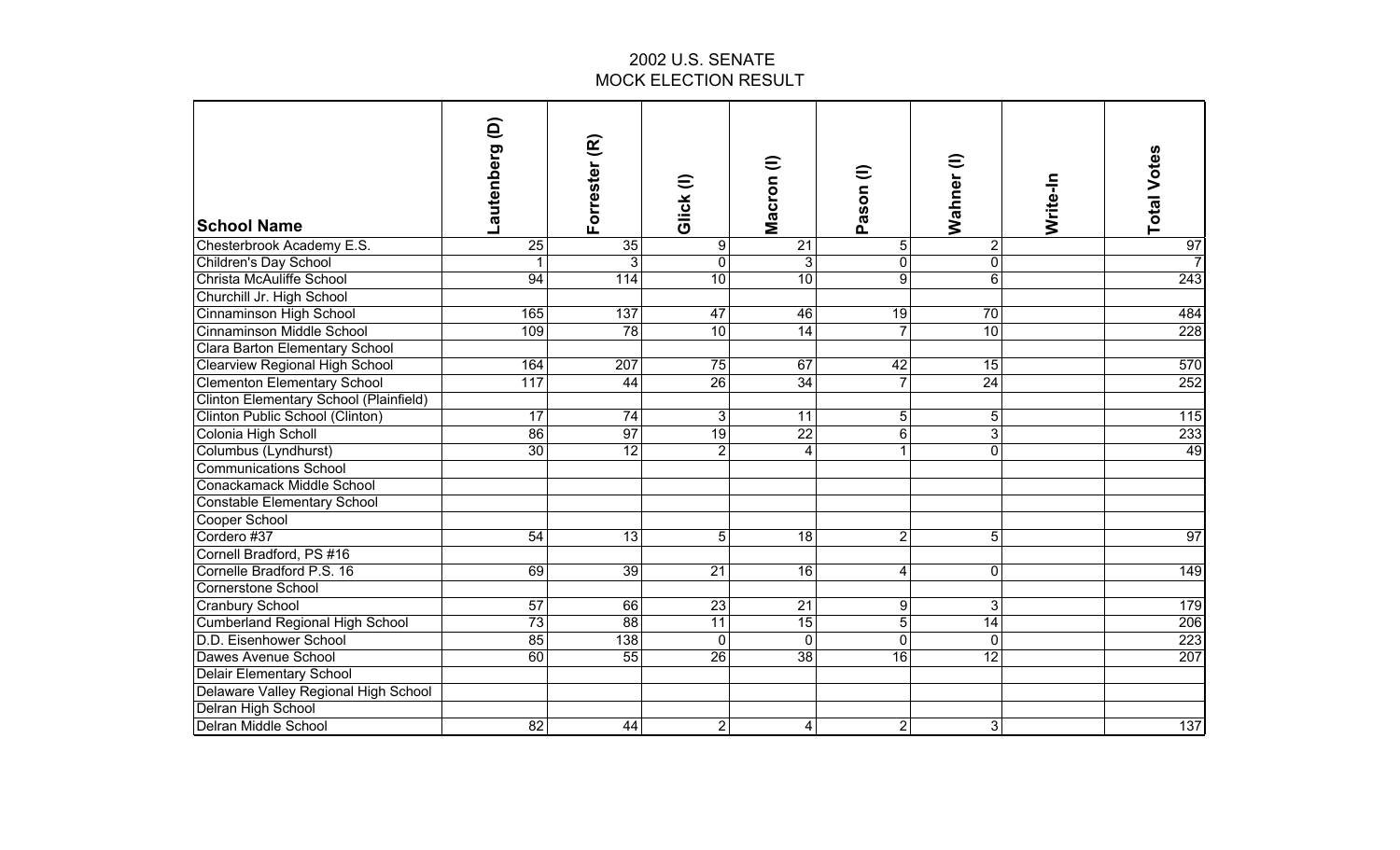| <b>School Name</b>                  | ê<br>Lautenberg  | Forrester (R)    | Glick (I)       | $\widehat{=}$<br>Macron | Pason (I)       | $\widehat{=}$<br>Wahner | Write-In | <b>Total Votes</b> |
|-------------------------------------|------------------|------------------|-----------------|-------------------------|-----------------|-------------------------|----------|--------------------|
| Demarest Middle School              | 98               | 61               | 20              | 32                      | 12              | 12                      |          | 235                |
| DeMasi Middle School                | 34               | $\overline{54}$  | 8               | $\overline{2}$          |                 | 5                       |          | 104                |
| DePaul Catholic High School         |                  |                  |                 |                         |                 |                         |          |                    |
| Dionne Warwick Institute            |                  |                  |                 |                         |                 |                         |          |                    |
| D'Ippolito Middle School            |                  |                  |                 |                         |                 |                         |          |                    |
| Dover High School                   | 201              | 180              | $\overline{70}$ | 124                     | 26              | 33                      |          | 634                |
| Dover Middle School                 | 162              | 109              | 18              | 37                      | 13              | 13                      |          | 352                |
| Dwight Morrow High School           | 130              | 20               | 12              | $\overline{14}$         | 8               | $\overline{7}$          |          | 191                |
| E.A. Tighe Middle School            | 85               | $\overline{44}$  | 10              | $\overline{2}$          | 13              | $\overline{38}$         |          | 192                |
| E.C.L.C. (Ho-Ho-Kus)                | 24               | 32               | $\overline{2}$  | $\overline{7}$          | $\mathbf{1}$    | دن                      |          | 69                 |
| E.C.L.C. (Ho-Ho-Kus)                |                  |                  |                 |                         |                 |                         |          |                    |
| Early Childhood Center #15 School   |                  |                  |                 |                         |                 |                         |          |                    |
| Early Learning Pre-School & K       |                  |                  |                 |                         |                 |                         |          |                    |
| East Brook Middle School (Paramus)  | 57               | 56               | 9               | 9                       | 4               | 1                       |          | 136                |
| East Brook School (Park Ridge)      | 68               | 67               | $\overline{3}$  | $\mathbf{1}$            | $\overline{2}$  | $\overline{0}$          |          | 141                |
| East Brunswick High School          |                  |                  |                 |                         |                 |                         |          |                    |
| East Camden Middle School           | 68               | 10               | 17              | 13                      | $\overline{2}$  | 0                       |          | 110                |
| East Dover Elementary (Dover) A607  | 71               | 80               | 16              | 76                      | 29              | $\overline{22}$         |          | 294                |
| East Dover Elementary (Toms River)  | 210              | 225              | 57              | 148                     | 100             | 37                      |          | 777                |
| Eastampton Middle School            |                  |                  |                 |                         |                 |                         |          |                    |
| Eastern Senior High School          |                  |                  |                 |                         |                 |                         |          |                    |
| Eastside High School                |                  |                  |                 |                         |                 |                         |          |                    |
| <b>Edison Middle School</b>         |                  |                  |                 |                         |                 |                         |          |                    |
| Egg Harbor Township High School     | 158              | 157              | 77              | 68                      | 60              | 43                      |          | 563                |
| Egg Harbor Township Middle School   | $\overline{205}$ | 163              | 61              | $\overline{31}$         | $\overline{10}$ | $\overline{28}$         |          | 498                |
| Elementary School #3 (Paterson)     | $\overline{55}$  | 45               | $\mathbf 0$     | $\mathbf 0$             | $\mathbf 0$     | $\overline{2}$          |          | 102                |
| Elmwood Park Memorial High School   | 120              | 189              | $\overline{36}$ | $\overline{46}$         | $\overline{10}$ | $\overline{2}$          |          | 403                |
| Elmwood Park Memorial Middle School | 145              | $\overline{122}$ | 70              | $\overline{71}$         | $\overline{19}$ | $\overline{27}$         |          | 454                |
| Elsinboro Twp. School               | 17               | 18               | $\mathbf 0$     | $\overline{\mathbf{4}}$ | $\mathbf 0$     | $\overline{5}$          |          | 44                 |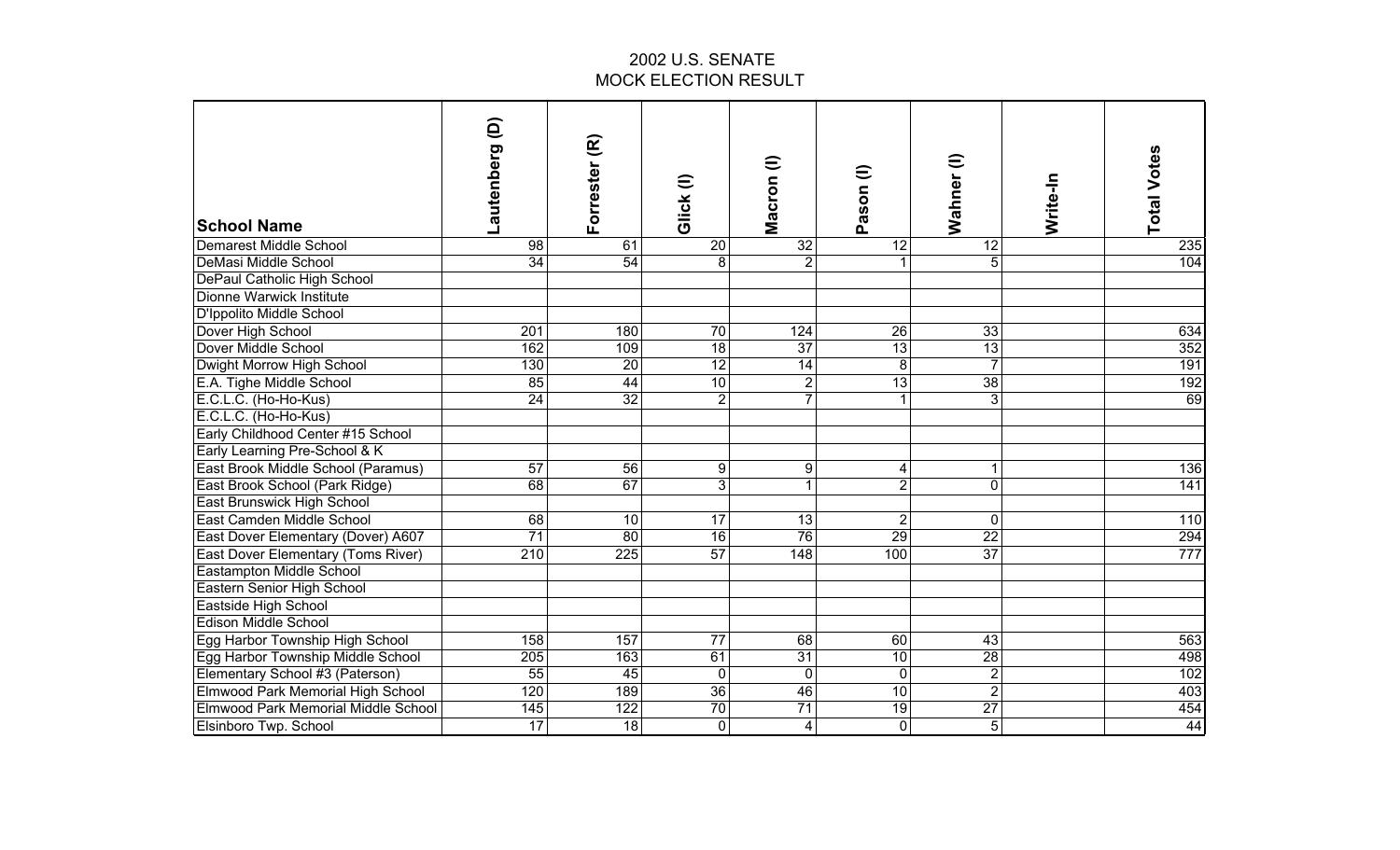| <b>School Name</b>                      | ê<br>autenberg   | Forrester (R)   | Glick (I)       | Macron (I)              | Pason (I)       | $\widehat{=}$<br>Wahner | Write-In | <b>Total Votes</b> |
|-----------------------------------------|------------------|-----------------|-----------------|-------------------------|-----------------|-------------------------|----------|--------------------|
| <b>Emerson High School</b>              | 229              | 43              | 10              | $\overline{16}$         | $\overline{7}$  | 7                       |          | 312                |
| Emerson Jr Sr. High School              | 42               | 89              | $\overline{32}$ | 17                      | $\overline{5}$  | $\overline{\mathbf{4}}$ |          | 189                |
| Emily C. Reynolds Middle School         | 47               | 88              | 20              | $\overline{14}$         | $\overline{3}$  | 10                      |          | 182                |
| Emma C. Attales                         |                  |                 |                 |                         |                 |                         |          |                    |
| <b>Erial Community Christian School</b> | $\overline{7}$   | $\overline{28}$ | $\mathbf 0$     | 2                       | $\overline{0}$  | 0                       |          | $\overline{37}$    |
| <b>Estell Manor School</b>              | 25               | 56              | 16              | $\overline{\mathbf{4}}$ | $\overline{3}$  | $\mathbf 0$             |          | 104                |
| Ezra L. Nolan Middle School             | $\overline{248}$ | 148             | 30              | 56                      | $\overline{7}$  | 26                      |          | 515                |
| <b>Fairfield Primary School</b>         |                  |                 |                 |                         |                 |                         |          |                    |
| <b>Faith Christian School</b>           |                  |                 |                 |                         |                 |                         |          |                    |
| <b>Fieldstone Middle School</b>         |                  |                 |                 |                         |                 |                         |          |                    |
| <b>First Friends</b>                    |                  |                 |                 |                         |                 |                         |          |                    |
| <b>Fledglings Montessori School</b>     | $\overline{2}$   | $\mathbf 0$     | 5               |                         | 4               | 1                       |          | 19                 |
| Florence Twp. Memorial High School      | $\overline{87}$  | 78              | $\overline{53}$ | 10                      | 74              | $\overline{2}$          |          | 304                |
| <b>Forest ST</b>                        |                  |                 |                 |                         |                 |                         |          |                    |
| Fort Lee School #4                      | 153              | 174             | 8               | 91                      | 5 <sup>1</sup>  | 5                       |          | 436                |
| Fountain Woods School                   |                  |                 |                 |                         |                 |                         |          |                    |
| Frank W. Gavlak School                  | 101              | 61              | 18              | 18                      | $\overline{4}$  | 11                      |          | $\overline{213}$   |
| Franklin (Kearny)                       |                  |                 |                 |                         |                 |                         |          |                    |
| Franklin Elementary (Lyndhurst)         |                  |                 |                 |                         |                 |                         |          |                    |
| Franklin Middle School (Nutley)         | 314              | 269             | $\mathbf 0$     | $\Omega$                | $\overline{0}$  | $\Omega$                |          | 583                |
| Franklin Twp. School (Washington)       | 59               | 86              | 37              | 63                      | 12              | 33                      |          | 290                |
| G. Harold Antrim School                 |                  |                 |                 |                         |                 |                         |          |                    |
| <b>Gables School</b>                    |                  |                 |                 |                         |                 |                         |          |                    |
| George L. Hess School                   | 137              | 97              | 34              | 71                      | 12              | 23                      |          | 374                |
| George Washington Middle School         | 285              | 453             | $\overline{98}$ | 75                      | $\overline{22}$ | $\overline{34}$         |          | 967                |
| George Washington Middle School         |                  |                 |                 |                         |                 |                         |          |                    |
| George Washington School (Wycoff)       |                  |                 |                 |                         |                 |                         |          |                    |
| <b>Gilbert Avenue Elementary</b>        | 68               | 35              | $\pmb{0}$       | $\mathbf 0$             | $\overline{0}$  | 0                       |          | 103                |
| <b>Gladys Hillman-Jones Model</b>       |                  |                 |                 |                         |                 |                         |          |                    |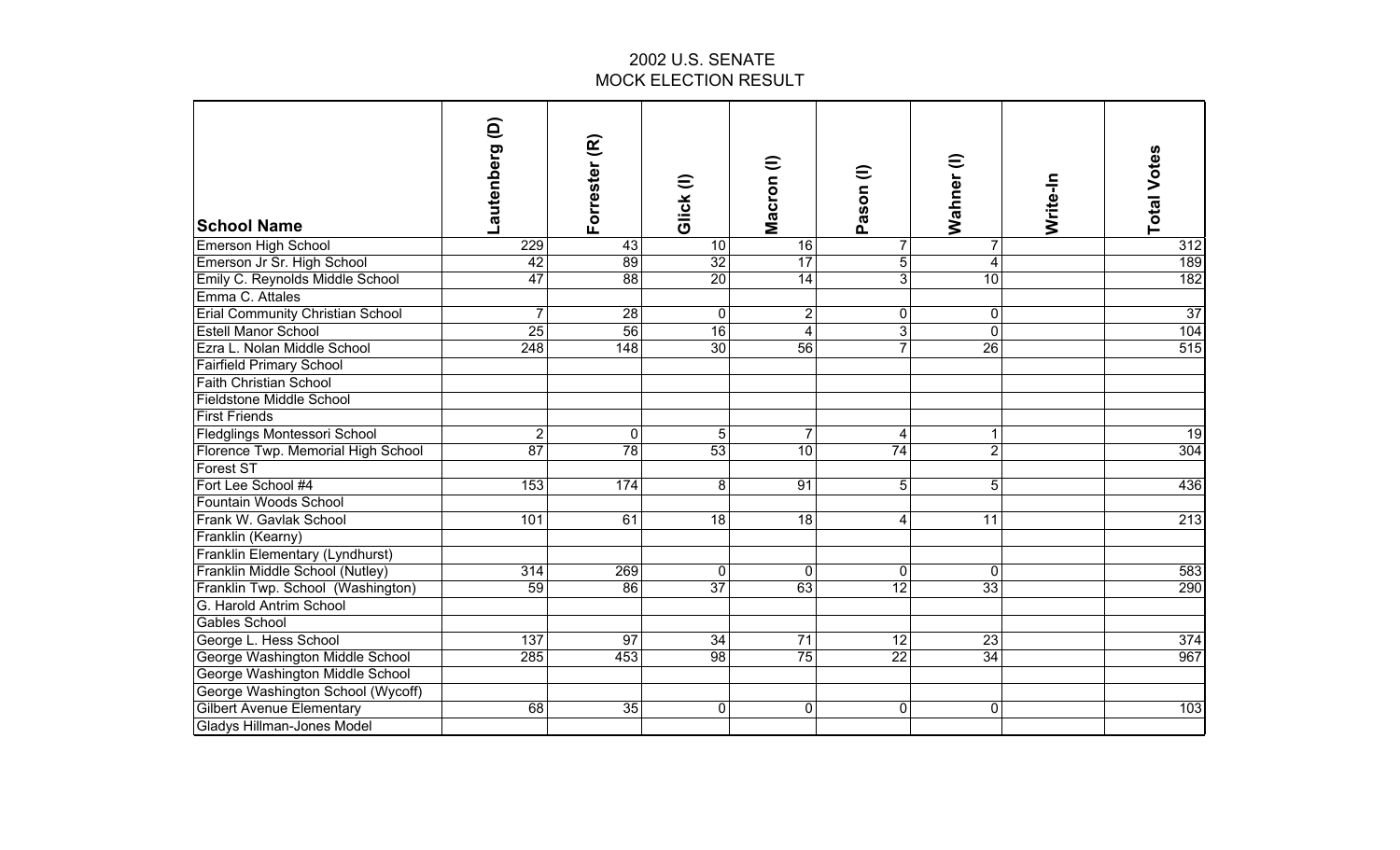| <b>School Name</b>                          | ê<br>Lautenberg  | Forrester (R)   | Glick (I)       | Macron (l)      | Pason (I)       | Wahner (I)      | Write-In | <b>Total Votes</b> |
|---------------------------------------------|------------------|-----------------|-----------------|-----------------|-----------------|-----------------|----------|--------------------|
| Glassboro Intermediate School               | 94               | 122             | $\overline{32}$ | 38              | 11              | 15              |          | 312                |
| <b>Glen Meadow Middle School</b>            |                  |                 |                 |                 |                 |                 |          |                    |
| Glen Ridge High School                      | 256              | 124             | $\overline{82}$ | $\overline{38}$ | $\overline{36}$ | 9               |          | 545                |
| <b>Glen Rock Middle School</b>              | 215              | 169             | 81              | 22              | 15              | 10              |          | 512                |
| <b>Gloucester County Alternative School</b> | 26               | 12              | $\overline{3}$  | 10              | $\overline{2}$  | $\overline{c}$  |          | $\overline{55}$    |
| Gloucester County Institute of Tech.        | 54               | 30              | 15              | 13              | $\overline{5}$  | 5               |          | 122                |
| <b>Grace Norton Rogers School</b>           | 52               | 22              | $\overline{9}$  | 26              | $\overline{3}$  | $\overline{0}$  |          | 112                |
| <b>Gramon School</b>                        |                  |                 |                 |                 |                 |                 |          |                    |
| <b>Grant Elementary School (Trenton)</b>    | 29               | $\overline{31}$ | 25              | $\overline{24}$ | 4               | $\overline{21}$ |          | 134                |
| Grant School (Dumont)                       | 43               | 32              | $\overline{5}$  | $\mathbf 0$     | $\overline{0}$  | $\mathbf 0$     |          | 80                 |
| Grant School (Ridgefield Park)              |                  |                 |                 |                 |                 |                 |          |                    |
| <b>Green Brook Middle School</b>            | 100              | 114             | $\overline{20}$ | 38              | 5 <sup>1</sup>  | $\overline{10}$ |          | 287                |
| <b>Green Grove</b>                          |                  |                 |                 |                 |                 |                 |          |                    |
| <b>Green Hills</b>                          | 4                | 23              | 18              | 1               | 1               | 0               |          | 47                 |
| Gregory School (West Orange)                | 90               | $\overline{47}$ | 27              | $\overline{27}$ | $\overline{15}$ | 20              |          | 226                |
| <b>Grissom School</b>                       |                  |                 |                 |                 |                 |                 |          |                    |
| <b>Grover Cleveland Middle School</b>       | 141              | 188             | 30              | 52              | 10 <sup>1</sup> | 13              |          | 434                |
| H. Ashton Marsh School                      |                  |                 |                 |                 |                 |                 |          |                    |
| H.W. Longfellow Elementary School           | 110              | 66              | $\mathbf 0$     | $\overline{0}$  | $\overline{0}$  | 0               |          | 176                |
| Hackettstown High School                    | 38               | 60              | $\overline{16}$ | 33              | $\overline{7}$  | 1               |          | 155                |
| Hackettstown Middle School                  | $\overline{91}$  | 86              | 39              | 39              | 21              | 17              |          | 293                |
| <b>Haledon Public School</b>                | 80               | 79              | 62              | 35              | 23              | 12              |          | 291                |
| Hammonton Middle School                     | 188              | 149             | 132             | 31              | $\bf 8$         | $\,6$           |          | 514                |
| Hampton Public School                       | $\overline{22}$  | $\overline{25}$ | $\overline{42}$ | 46              | $\overline{18}$ | $6\phantom{1}$  |          | 159                |
| Hanover Park High School                    | 165              | 275             | 65              | 79              | 37              | $\overline{37}$ |          | 658                |
| Hardyston Twp. School                       | 48               | $\overline{74}$ | $\overline{14}$ | $\overline{22}$ | 3               | 5               |          | 166                |
| Harrington Park School                      | $\overline{123}$ | 48              | $\overline{19}$ | 1               | $\mathbf{1}$    | 3               |          | 195                |
| Hasbrouck Heights High School               |                  |                 |                 |                 |                 |                 |          |                    |
| <b>Hawkins Street (Newark)</b>              | $\overline{58}$  | 10              | $\mathbf 0$     | $\mathbf 1$     | $\overline{0}$  | 0               |          | 69                 |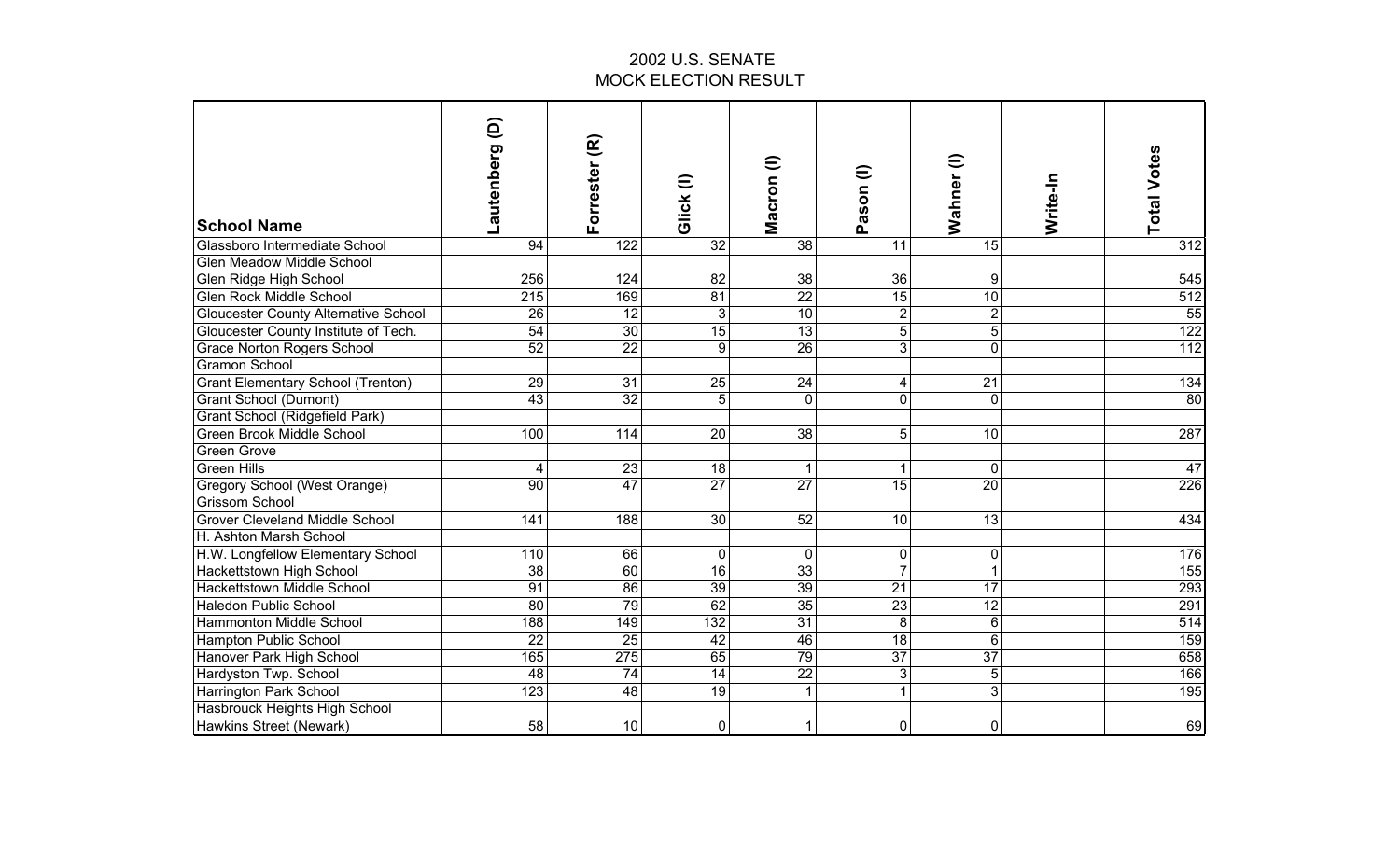| <b>School Name</b>                   | ê<br>Lautenberg | Forrester (R)   | Glick(I)        | Macron (l)       | Pason (I)               | €<br>Wahner     | Write-In | <b>Total Votes</b> |
|--------------------------------------|-----------------|-----------------|-----------------|------------------|-------------------------|-----------------|----------|--------------------|
| Hawthorne Christian Academy          | 1               | 19              |                 | $\mathbf 0$      | 1                       | 4               |          | $\overline{26}$    |
| <b>HB Milnes School</b>              | 56              | 13              |                 | 4                | $\overline{0}$          | 1               |          | 75                 |
| Henry B. Whitehorne Middle School    | 189             | 229             | 62              | $\overline{41}$  | 17                      | 23              |          | 561                |
| Henry Harris #1                      |                 |                 |                 |                  |                         |                 |          |                    |
| Henry P. Becton Regional High School | 158             | 138             | 62              | 75               | 31                      | $\overline{23}$ |          | 487                |
| Herbertsville Elementary             | 40              | $\overline{34}$ | $\overline{11}$ | $\overline{20}$  | 3 <sup>1</sup>          | 8               |          | 116                |
| Herma Simmons Elementary             |                 |                 |                 |                  |                         |                 |          |                    |
| High Point School of Bergen County   |                 |                 |                 |                  |                         |                 |          |                    |
| <b>High Road Upper School</b>        | 40              | $\overline{27}$ | $\mathbf{1}$    | 1                | $\overline{2}$          | $\overline{c}$  |          | 73                 |
| <b>Highland Regional High School</b> | 192             | $\overline{82}$ | $\overline{39}$ | $\overline{21}$  | $\overline{7}$          | 3               |          | 344                |
| Hightstown High School               | 488             | 363             | 89              | 76               | $\overline{31}$         | 25              |          | 1,072              |
| <b>Hillcrest Elementary School</b>   | $\overline{56}$ | $\overline{84}$ | 17              | 39               | 8                       | 17              |          | 221                |
| <b>Holland Middle School</b>         | 46              | 11              | $\mathbf 0$     | $\mathbf 0$      | $\overline{0}$          | 0               |          | 57                 |
| <b>Holland Township School</b>       | 52              | 192             | 45              | 44               | 12                      | $\overline{14}$ |          | 359                |
| <b>Holmstead School</b>              | $\overline{20}$ | 10              | 12              | $6 \overline{6}$ | 3 <sup>1</sup>          | 0               |          | $\overline{51}$    |
| <b>Holy Family Academy</b>           |                 |                 |                 |                  |                         |                 |          |                    |
| Holy Family School (Florham Park)    | 8               | 45              | 4               | 2                | $\overline{0}$          | 1               |          | 60                 |
| Holy Rosary Regional                 | $\overline{38}$ | 18              | $\mathbf{0}$    | $\overline{3}$   | $\overline{2}$          | 0               |          | 61                 |
| <b>Holy Trinity School</b>           |                 |                 |                 |                  |                         |                 |          |                    |
| Home Away From Home Academy          | 4               | 35              | 4               | 17               | 11                      | 0               |          | 71                 |
| Hooper Avenue ES                     |                 |                 |                 |                  |                         |                 |          |                    |
| Hope Township Elementary School      |                 |                 |                 |                  |                         |                 |          |                    |
| Hopewell Valley Central High School  |                 |                 |                 |                  |                         |                 |          |                    |
| <b>Horace Mann</b>                   |                 |                 |                 |                  |                         |                 |          |                    |
| Horace Mann #6                       | 84              | 92              | 13              | 16               | 9                       | 17              |          | 231                |
| Hudson County School of Technology   | 44              | $\overline{17}$ | $\overline{9}$  | $\overline{21}$  | $\overline{\mathbf{4}}$ | 5               |          | 100                |
| Hudson School (Union City)           | 119             | 23              | $\,6$           | 15               | 8                       | 3               |          | 174                |
| Hunterdon Christian Academy          | 3               | $\overline{47}$ | $\overline{2}$  | $\mathbf{1}$     | 3                       | 1               |          | 57                 |
| <b>Hunterdon County ESC</b>          |                 |                 |                 |                  |                         |                 |          |                    |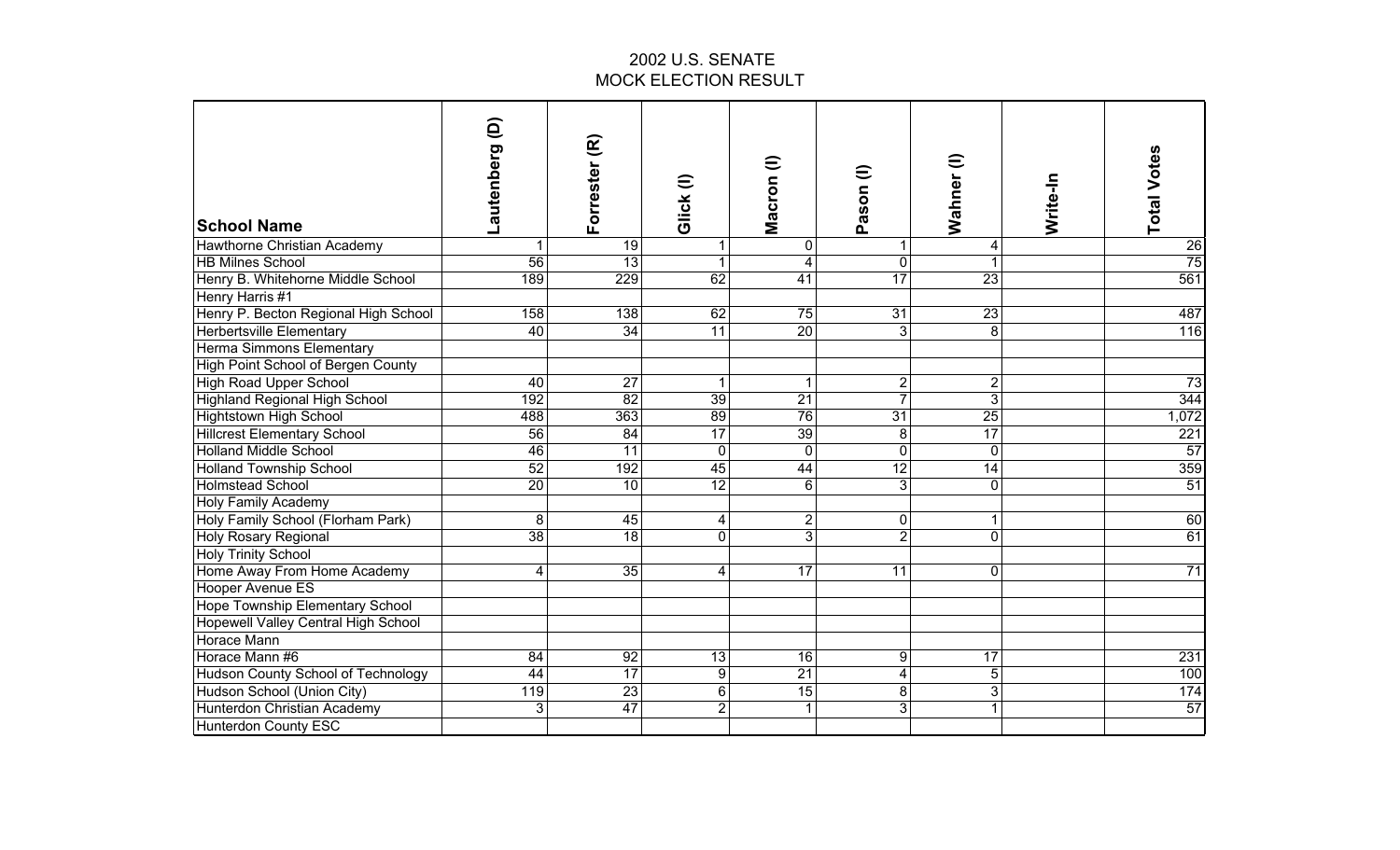| <b>School Name</b>                    | Lautenberg (D)   | Forrester (R)    | Glick (I)       | Macron (I)      | Pason (I)        | Wahner (I)      | Write-In | <b>Total Votes</b> |
|---------------------------------------|------------------|------------------|-----------------|-----------------|------------------|-----------------|----------|--------------------|
| Ilan High School                      |                  |                  |                 |                 |                  |                 |          |                    |
| Immaculate Conception (Franklin)      |                  |                  |                 |                 |                  |                 |          |                    |
| Immaculate Conception HS (Lodi)       | $\overline{51}$  | 55               | 6               | $\overline{12}$ | 1                | $\mathbf 0$     |          | 125                |
| <b>Immaculate Conception Regional</b> |                  |                  |                 |                 |                  |                 |          |                    |
| Indian Hills High School              | $\overline{117}$ | 183              | 55              | $\overline{20}$ | 16               | 15              |          | 406                |
| Jackson Academy                       | $\overline{22}$  | 34               | 5               | 9               | 5                | 5               |          | 80                 |
| James A. McDivitt Elementary          | 74               | 69               | 16              | 15              | $\mathbf{1}$     | 3               |          | 178                |
| James Johnson Elementary              | 78               | 40               | $\overline{20}$ | 10              | $\overline{3}$   | $\mathbf{1}$    |          | 152                |
| James Madison Intermediate            |                  |                  |                 |                 |                  |                 |          |                    |
| Jefferson Middle School               |                  |                  |                 |                 |                  |                 |          |                    |
| Jefferson School (Bergenfield)        | 44               | 96               | $\overline{32}$ | 60              | $\overline{24}$  | $\overline{22}$ |          | 278                |
| Jefferson School (Union City)         | 3                | 15               | 11              | $\mathbf{1}$    | $\mathbf{1}$     | $\mathbf 0$     |          |                    |
| Jerrothia Riggs Adult Education Ctr.  | 17               | 6                | 9               | $\overline{5}$  | $\mathbf 0$      | $\mathbf{1}$    |          | 38                 |
| <b>JFK Elementary</b>                 |                  |                  |                 |                 |                  |                 |          |                    |
| Joesph E. Soehl Middle School         | 385              | 104              | 34              | 21              | 12               | 18              |          | 574                |
| John Adams Elementary School          | 30               | 25               | 31              | 10              | 15               | $\overline{2}$  |          | 113                |
| John Adams Middle School              | 314              | 214              | 70              | 69              | 17               | $\overline{37}$ |          | 721                |
| John E. Riley School                  | $\overline{7}$   | 22               | 3               | 21              | $\boldsymbol{9}$ | $\overline{2}$  |          | 64                 |
| John F. Kennedy HS (Iselin)           | 290              | 217              | 91              | 83              | 41               | 19              |          | 741                |
| John F. Kennedy HS (Paterson)         | 516              | 188              | 51              | 139             | 39               | 25              |          | 958                |
| John F. Kennedy School (Wayne)        | 51               | $\overline{78}$  | 15              | 39              | 10               | 18              |          | $\overline{211}$   |
| John Glenn School                     |                  |                  |                 |                 |                  |                 |          |                    |
| John Hill                             |                  |                  |                 |                 |                  |                 |          |                    |
| John M. Bailey School #12             |                  |                  |                 |                 |                  |                 |          |                    |
| Jonas Salk Middle School              | 320              | $\overline{202}$ | $\overline{50}$ | 106             | $\overline{34}$  | $\overline{33}$ |          | 745                |
| Jordan Road School                    |                  |                  |                 |                 |                  |                 |          |                    |
| Kids Count Child Center               | 9                | $\mathbf{1}$     | 1               | $\overline{2}$  | $\mathbf 0$      | 1               |          | 14                 |
| Kindercare Learning Center            |                  |                  |                 |                 |                  |                 |          |                    |
| <b>Kisthardt Elementary</b>           | $\overline{21}$  | $\sqrt{5}$       | 0               | $\overline{0}$  | $\mathbf 0$      | $\overline{0}$  |          | 26                 |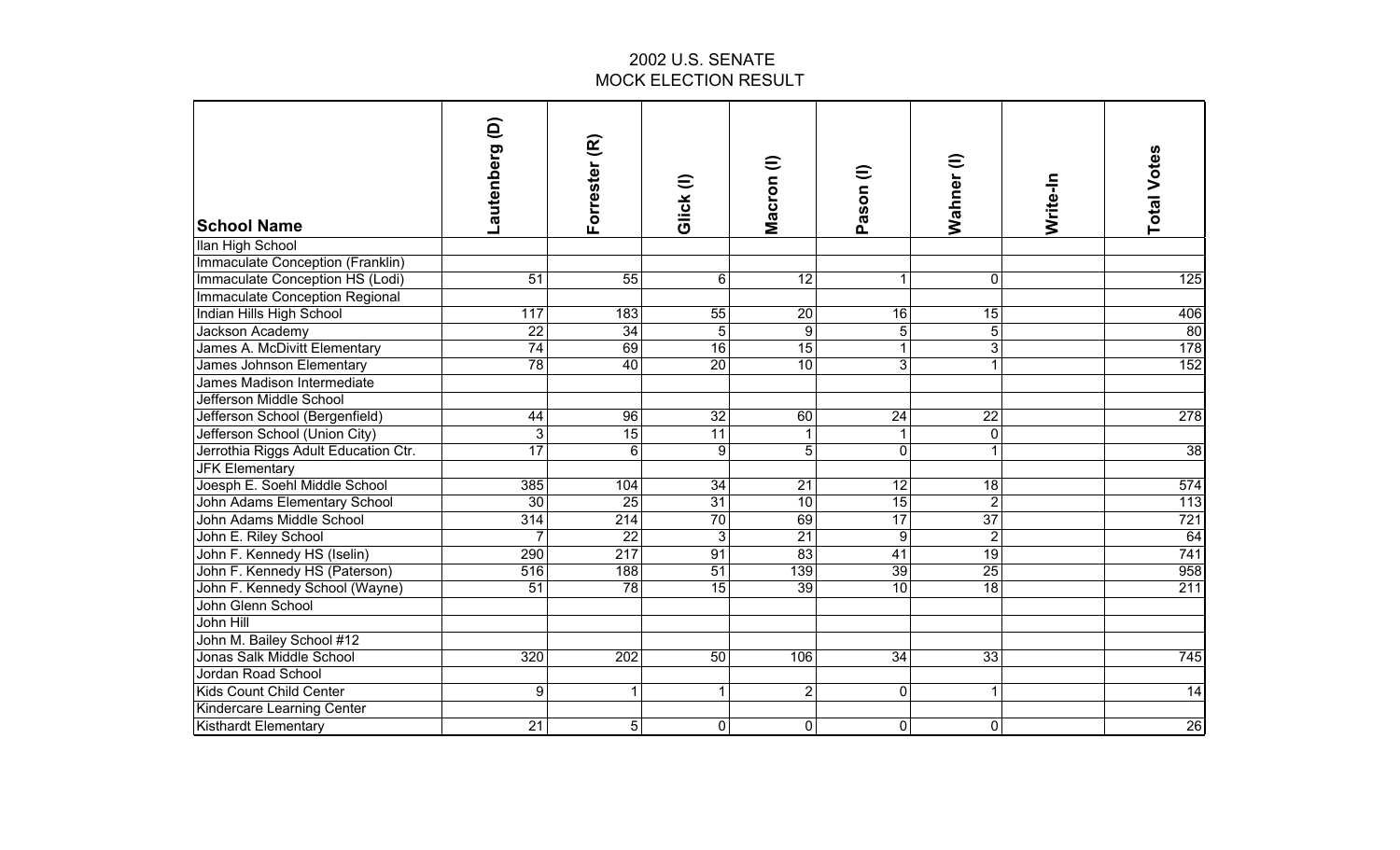| <b>School Name</b>                | ê<br>Lautenberg | Forrester (R)   | Glick(I)        | $\widehat{=}$<br>Macron | Pason (I)       | Wahner (I)       | Write-In | <b>Total Votes</b> |
|-----------------------------------|-----------------|-----------------|-----------------|-------------------------|-----------------|------------------|----------|--------------------|
| Lacey Twp. High School            | 520             | 640             | 35              | 14                      | 62              | 43               |          | 1,314              |
| Lacey Twp. Middle School          | 235             | 355             | 65              | $\overline{77}$         | $\overline{22}$ | 30               |          | 784                |
| Lafayette Middle School           | 159             | 144             | 35              | 54                      | 14              | 4                |          | 410                |
| Lakehurst Elementary School       |                 |                 |                 |                         |                 |                  |          |                    |
| akeside Middle School             |                 |                 |                 |                         |                 |                  |          |                    |
| Lakewood High School              | 272             | 140             | 80              | 69                      | 17              | 35               |          | 613                |
| Lakewood High School              |                 |                 |                 |                         |                 |                  |          |                    |
| Lakewood Prep School              | 53              | 51              | 12              | $\overline{16}$         | 8               | $\boldsymbol{9}$ |          | 149                |
| Lakewood Prep School              |                 |                 |                 |                         |                 |                  |          |                    |
| Lanes Mill School                 |                 |                 |                 |                         |                 |                  |          |                    |
| Langston Hughes School            | 114             | $\overline{25}$ | $\mathbf{2}$    | $\frac{1}{8}$           | $\overline{24}$ | $\overline{2}$   |          | 185                |
| Lanning Square Family School      |                 |                 |                 |                         |                 |                  |          |                    |
| Lawnside Public School            |                 |                 |                 |                         |                 |                  |          |                    |
| Leonia High School                | 80              | 33              | $\overline{23}$ | 17                      | 30              | 14               |          | 197                |
| Lewis F. Cole Middle School       | 279             | 120             | 44              | 11                      | 13              | 14               |          | 481                |
| Lillian Drive School              | 18              | 14              | 5               | $\overline{4}$          | $\mathbf{1}$    | $\overline{2}$   |          | 44                 |
| Lillian M. Steen School           | 102             | 70              | $\overline{17}$ | 30                      | 9               | $\overline{10}$  |          | 238                |
| Lincoln (Fairview)                |                 |                 |                 |                         |                 |                  |          |                    |
| Lincoln Community #5              |                 |                 |                 |                         |                 |                  |          |                    |
| Lincoln High School (Jersey City) | 414             | 124             | 33              | 48                      | 30              | 22               |          | 671                |
| Lincoln Park Middle School        | 93              | 116             | $\overline{81}$ | 24                      | 8               | 8                |          | 330                |
| Lincoln Professional Development  | 48              | 19              | 12              | 27                      | 8               | 10               |          | 124                |
| Lincoln School (Lyndhurst)        | 40              | 62              | 23              | 23                      | دن              | $\overline{6}$   |          | 157                |
| Lincoln School (Nutley)           | $\overline{19}$ | $\overline{51}$ | $\overline{20}$ | $\overline{20}$         | $\mathbf{1}$    | $\overline{20}$  |          | 131                |
| Lindenwold High School            | 280             | $\overline{91}$ | $\overline{30}$ | 5                       | $\overline{12}$ | 4                |          | 422                |
| Lindenwold Middle School          | 296             | 142             | 121             | 137                     | $6\phantom{.}$  | 4                |          | 706                |
| Little Falls School #1            | 157             | 181             | $\overline{22}$ | 26                      | 1               | $\overline{10}$  |          | 397                |
| Livingston High School            | 178             | 69              | 33              | 11                      | 18              | 1                |          | 310                |
| Lodi High School                  | 255             | 145             | $\overline{80}$ | 67                      | $\overline{19}$ | 17               |          | 583                |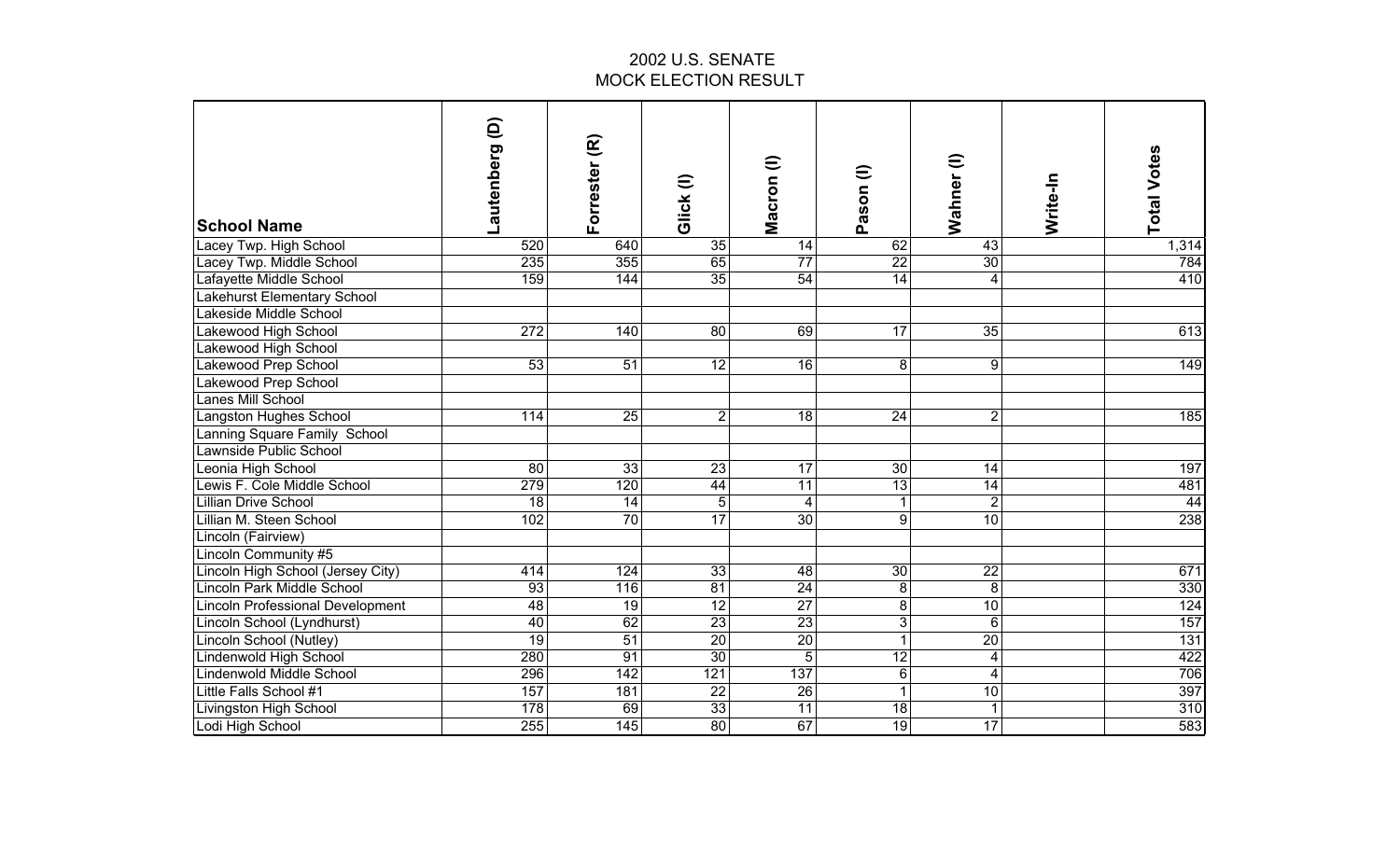| <b>School Name</b>                      | Lautenberg (D)  | Forrester (R)   | Glick (I)       | Macron (l)      | Pason (I)       | Wahner (I)              | Write-In | <b>Total Votes</b> |
|-----------------------------------------|-----------------|-----------------|-----------------|-----------------|-----------------|-------------------------|----------|--------------------|
| Long Branch High School                 |                 |                 |                 |                 |                 |                         |          |                    |
| Lopatcong Twp. Elementary School        |                 |                 |                 |                 |                 |                         |          |                    |
| <b>Lord Stirling School</b>             | 4               | 3               | $\overline{2}$  | $\mathbf 0$     | 6               | 5                       |          | $\overline{20}$    |
| Lower Alloways Creek School             | $\overline{25}$ | $\overline{39}$ | 18              | 27              | $\overline{7}$  | $\overline{8}$          |          | 124                |
| Lyndhurst High School                   | 167             | 189             | 52              | 34              | $\overline{9}$  | $\overline{8}$          |          | 459                |
| M. Scott Carpenter ES                   |                 |                 |                 |                 |                 |                         |          |                    |
| M.L. King Middle School (Trenton)       |                 |                 |                 |                 |                 |                         |          |                    |
| Mabel G. Holmes Middle School           | $\overline{34}$ | $\overline{34}$ | 9               | $\overline{17}$ | 13              | 4                       |          | $\overline{111}$   |
| Madison Elementary School               | $\overline{89}$ | 46              | $\overline{9}$  | 9               | $\mathbf{1}$    | $\overline{3}$          |          | 157                |
| <b>Madison Park School</b>              |                 |                 |                 |                 |                 |                         |          |                    |
| Mahwah High School                      | 160             | 122             | 92              | 35              | $\overline{31}$ | 5                       |          | 445                |
| Mainland Regional High School           |                 |                 |                 |                 |                 |                         |          |                    |
| Manalapan-Englishtown MS                | 373             | 412             | 108             | 124             | 49              | 59                      |          | 1,125              |
| <b>Manchester Township Elementary</b>   | 38              | $\overline{86}$ | 46              | 62              | $\overline{21}$ | 28                      |          | 281                |
| Manchester Township High School         | 299             | 332             | 26              | 43              | 24              | $\overline{5}$          |          | 729                |
| Manchester Township Middle School       |                 |                 |                 |                 |                 |                         |          |                    |
| Mannington Township School              |                 |                 |                 |                 |                 |                         |          |                    |
| Manville High School                    | 36              | 32              | 30              | 17              | 20              | 11                      |          | 146                |
| Marlboro Elementary                     | 217             | 174             | 23              | 33              | 6               | $\overline{7}$          |          | 460                |
| Martin Luther King, Jr. (Atlantic City) | 18              | 13              | 12              | 14              | 5 <sup>1</sup>  | $\overline{2}$          |          | $\frac{64}{95}$    |
| Martin Luther King, Jr. MS (Trenton)    | 34              | $\overline{17}$ | $\overline{12}$ | 18              | $\overline{4}$  | $\overline{10}$         |          |                    |
| Mary J. Donohue School #4               | 51              | $\overline{37}$ | $\overline{12}$ | $\overline{3}$  | $\overline{2}$  | 8                       |          | 113                |
| Matheny School and Hospital             | $\overline{4}$  | $\mathbf{1}$    | $\pmb{0}$       | $\overline{2}$  | $\mathbf 0$     | 1                       |          | $\overline{8}$     |
| Matthew Jago                            | 60              | 37              | $\overline{8}$  | 25              | $\overline{19}$ | 4                       |          | 153                |
| Maurice Fels Middle School              |                 |                 |                 |                 |                 |                         |          |                    |
| Mc Manus Middle School                  | 337             | 279             | 22              | $\overline{27}$ | 5 <sup>1</sup>  | 16                      |          | 686                |
| <b>McDruitt School</b>                  |                 |                 |                 |                 |                 |                         |          |                    |
| Meadowbrook School                      | 15              | 12              | 16              | 17              | 3               | $\overline{\mathbf{c}}$ |          | 65                 |
| Medford Memorial Middle School          | $\overline{27}$ | $\overline{53}$ | $\overline{14}$ | $\mathbf{1}$    | $\overline{2}$  | $\overline{0}$          |          | 97                 |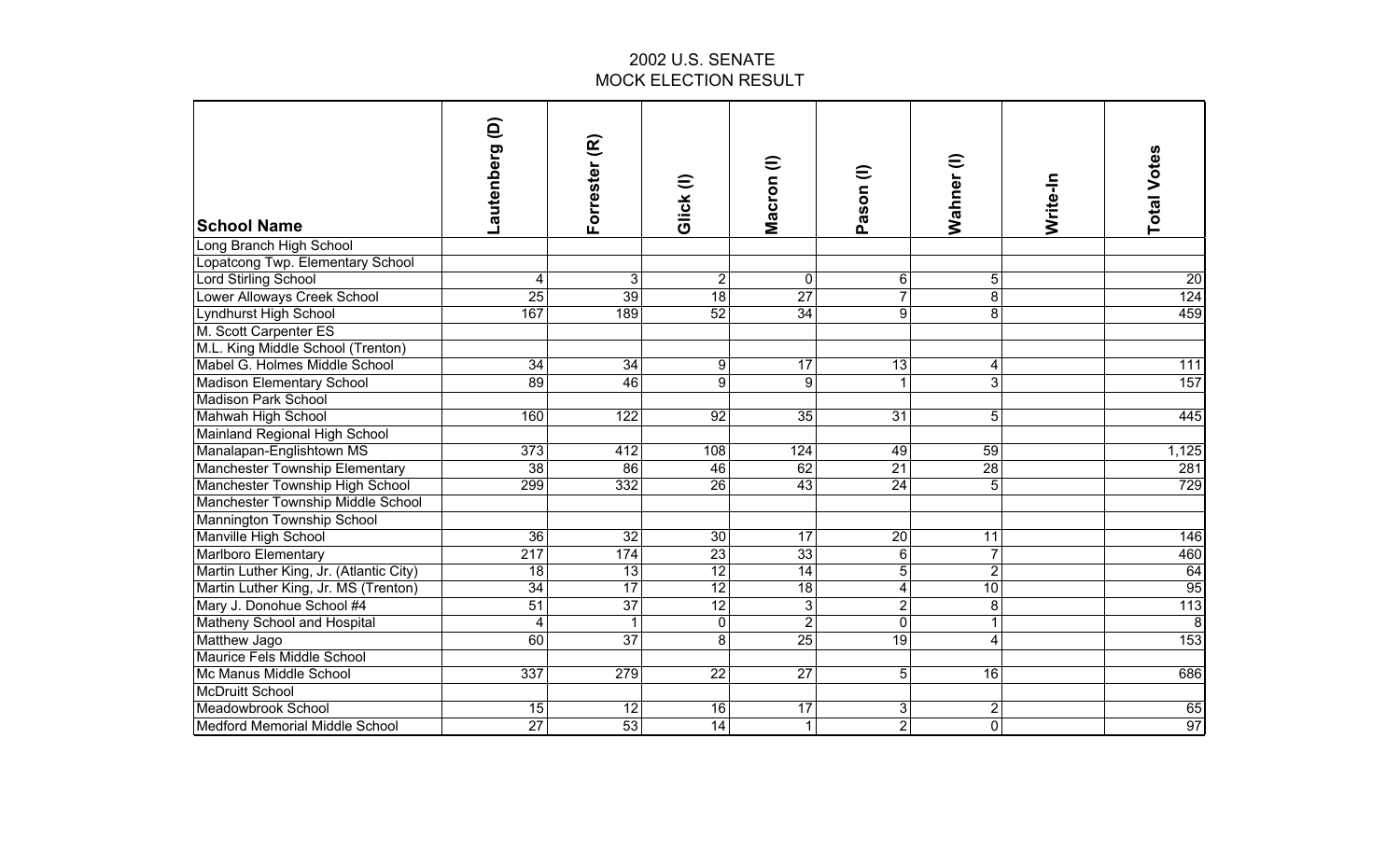| <b>School Name</b>                  | ê<br>Lautenberg         | Forrester (R)   | Glick(I)        | Macron (l)      | Pason (I)       | Wahner (I)      | Write-In | <b>Total Votes</b> |
|-------------------------------------|-------------------------|-----------------|-----------------|-----------------|-----------------|-----------------|----------|--------------------|
| Melvin H. Kreps Middle School       | 315                     | 213             | $\overline{80}$ | 70              | 32              | 34              |          | 744                |
| Memorial (Maywood)                  | $\overline{39}$         | 37              | $\mathbf 0$     | $\Omega$        | $\overline{0}$  | 0               |          | $\overline{76}$    |
| Memorial High School (W. New York)  |                         |                 |                 |                 |                 |                 |          |                    |
| Memorial Middle School (Spotswood)  | 85                      | $\overline{83}$ | $\overline{13}$ | 11              | 3 <sup>1</sup>  | 11              |          | 206                |
| Memorial School - Old Bridge        | 32                      | $\overline{16}$ | 23              | $\mathbf 0$     | $\overline{0}$  | $\mathbf 0$     |          | $\overline{71}$    |
| Memorial School (Eatontown)         | 81                      | 70              | 26              | 57              | $\overline{9}$  | 30              |          | 273                |
| Memorial School (Laurence Harbor)   |                         |                 |                 |                 |                 |                 |          |                    |
| Memorial School (Little Ferry)      | $\overline{39}$         | $\overline{20}$ | $\overline{7}$  | $\overline{32}$ | $\overline{c}$  | $\overline{c}$  |          | 102                |
| Memorial School (South Hackensack)  | 41                      | 24              | $\overline{0}$  | $\overline{2}$  | $\overline{0}$  | $\overline{0}$  |          | 67                 |
| Memorial School (Union Beach)       | 31                      | 54              | $\overline{27}$ | 40              | 13              | $\overline{20}$ |          | 185                |
| Memorial School (West Paterson)     | 110                     | 104             | 47              | 34              | $\overline{20}$ | 16              |          | 331                |
| Menlo Park Terrace School           | 36                      | 52              | 31              | 19              | 26              | 12              |          | 176                |
| Michael Conti School PS#5           |                         |                 |                 |                 |                 |                 |          |                    |
| Middle Road School (K-6)            | 64                      | 29              | 13              | 19              | 14              | 9               |          | $\overline{148}$   |
| Middle Township High School         |                         |                 |                 |                 |                 |                 |          |                    |
| Middlesex County Academy of Science |                         |                 |                 |                 |                 |                 |          |                    |
| Middlesex County VoTech HS          |                         |                 |                 |                 |                 |                 |          |                    |
| Middlesex High School               | 195                     | 303             | 27              | 25              | $\overline{0}$  | 0               |          | 550                |
| Midland School #1                   | 37                      | 76              | 17              | 13              | 6               | 8               |          | 157                |
| Midstreams School                   | 122                     | 133             | $\overline{2}$  | 14              | $\overline{2}$  | $\overline{2}$  |          | 275                |
| Midtown Community School            | 109                     | 74              | $\overline{21}$ | $\overline{51}$ | 11              | $\overline{8}$  |          | 274                |
| Mill Pond Elementary School         | 30                      | 33              | 20              | $\overline{7}$  | 5 <sup>1</sup>  | $\overline{5}$  |          | 100                |
| Miller School                       |                         |                 |                 |                 |                 |                 |          |                    |
| Millstone Township Middle School    |                         |                 |                 |                 |                 |                 |          |                    |
| Milton H. Allen School              | 23                      | 49              | 9               | 7               | $\overline{0}$  | 1               |          | 89                 |
| Monmouth Beach Elementary School    | $\overline{27}$         | 32              | 14              | 8               | 8               | 4               |          | $\frac{93}{19}$    |
| Montesori Children's Academy        | $\overline{\mathbf{4}}$ | 4               | $\mathbf{1}$    | $\infty$        | $\overline{1}$  | 1               |          |                    |
| Montgomery High School              | 431                     | 430             | $\overline{0}$  | $\mathbf 0$     | $\overline{0}$  | 0               |          | 861                |
| Monument Elementary School          |                         |                 |                 |                 |                 |                 |          |                    |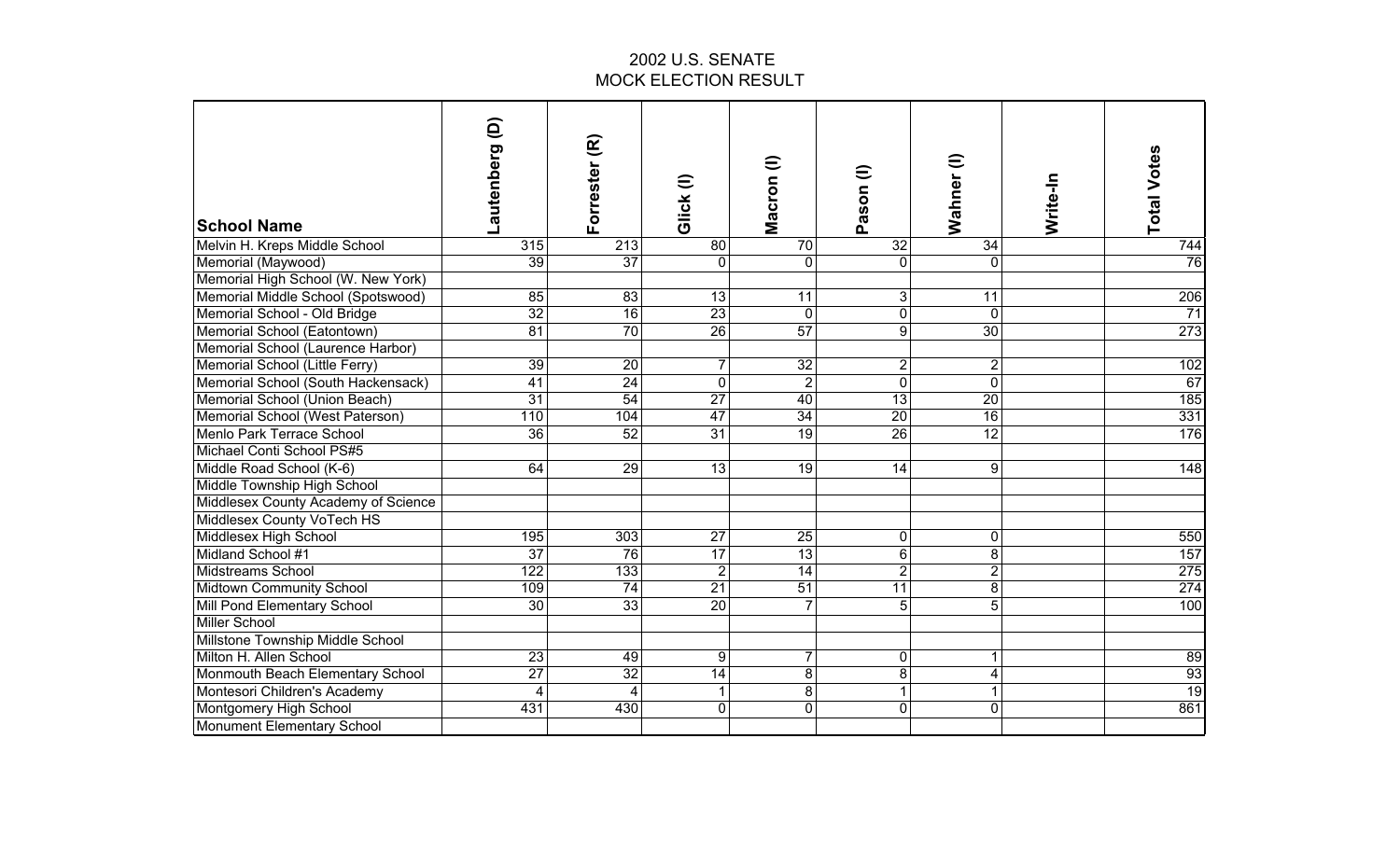| <b>School Name</b>                         | ê<br>Lautenberg  | Forrester (R)    | Glick (I)        | Macron (l)        | Pason (I)               | Wahner (I)      | Write-In | <b>Total Votes</b> |
|--------------------------------------------|------------------|------------------|------------------|-------------------|-------------------------|-----------------|----------|--------------------|
| Mooretown High School                      |                  |                  |                  |                   |                         |                 |          |                    |
| Morris Hills High School                   |                  |                  |                  |                   |                         |                 |          |                    |
| Mountain Lakes High School                 | 23               | 12               | 6                | 19                | $\overline{2}$          | $\overline{c}$  |          | 64                 |
| Mountain View School                       | 65               | 144              | 16               | 12                | 6                       | $\overline{6}$  |          | 249                |
| <b>MSH</b> of Jesus                        | 20               | 52               | 10               | 14                | $\overline{2}$          | 13              |          | 111                |
| Mt. Olivet SDA School                      |                  |                  |                  |                   |                         |                 |          |                    |
| N. Arlington Middle School                 |                  |                  |                  |                   |                         |                 |          |                    |
| Nathan Hale School                         | 50               | 68               | $\overline{12}$  | 23                | 11                      | 8               |          | 172                |
| Neeta Elementary                           | $\overline{15}$  | 19               | 8                | $\overline{7}$    | $\overline{3}$          | $\overline{3}$  |          | 55                 |
| <b>New Brunswick Adult Learning Center</b> |                  |                  |                  |                   |                         |                 |          |                    |
| New Brunswick High School                  | $\overline{111}$ | 39               | $\overline{7}$   | $\overline{21}$   | $\overline{17}$         | 6               |          | 201                |
| New Brunswick Vo-Tech High Schoool         | 9                | 14               | $\overline{6}$   | $6 \,$            | $\overline{5}$          | $\overline{2}$  |          | 42                 |
| New Egypt High School                      | 35               | $\overline{34}$  | $\overline{13}$  | 5                 | $\overline{6}$          | $\overline{6}$  |          | 99                 |
| New Egypt Middle School                    |                  |                  |                  |                   |                         |                 |          |                    |
| New Providence High School                 | 164              | 160              | 71               | 29                | 15                      | 24              |          | 463                |
| New Providence Middle School               | 90               | 146              | 39               | 23                | 5 <sup>1</sup>          | $6\phantom{1}6$ |          | 309                |
| Norman S. Weir Elementary School           | 63               | 10               | $\overline{2}$   | 8                 | $\overline{5}$          | $\overline{2}$  |          | 90                 |
| North Arlington Middle School              | 126              | 125              | $\overline{16}$  | $\overline{22}$   | $\overline{\mathbf{4}}$ | 10              |          | 303                |
| North Bergen High School                   |                  |                  |                  |                   |                         |                 |          |                    |
| North Brunswick Twp., High School          | 369              | 316              | 49               | 10                | 5                       | 12              |          | 761                |
| North Dover Elementary                     | 119              | 28               | $\overline{30}$  | $\overline{29}$   | $\overline{12}$         | $\overline{17}$ |          | 235                |
| North Hunterdon High School                | 435              | 670              | 45               | 24                | 10 <sup>1</sup>         | 13              | 29       | 1,226              |
| Northfield Community Middle School         | 81               | $\overline{70}$  | $\overline{57}$  | $\overline{19}$   | $\overline{12}$         | $\overline{18}$ |          | 257                |
| Northvail School                           |                  |                  |                  |                   |                         |                 |          |                    |
| Notre Dame Interparochial School           | 59               | 63               | $\overline{13}$  | 1<br>$\mathbf{1}$ | 4                       | 3               |          | 143                |
| Nut Swamp School                           | $\overline{21}$  | 38               | $\overline{31}$  |                   | $\overline{0}$          | $\overline{3}$  |          | 94                 |
| Nutley High School                         | 383              | $\overline{342}$ | $\overline{133}$ | $\overline{28}$   | $\overline{8}$          | $\overline{22}$ |          | 916                |
| Oaks Ridge Hts #21                         | $\overline{28}$  | 38               | $\,6$            | $\overline{21}$   | $\overline{2}$          | $\overline{5}$  |          | 100                |
| Oakwood Avenue School                      |                  |                  |                  |                   |                         |                 |          |                    |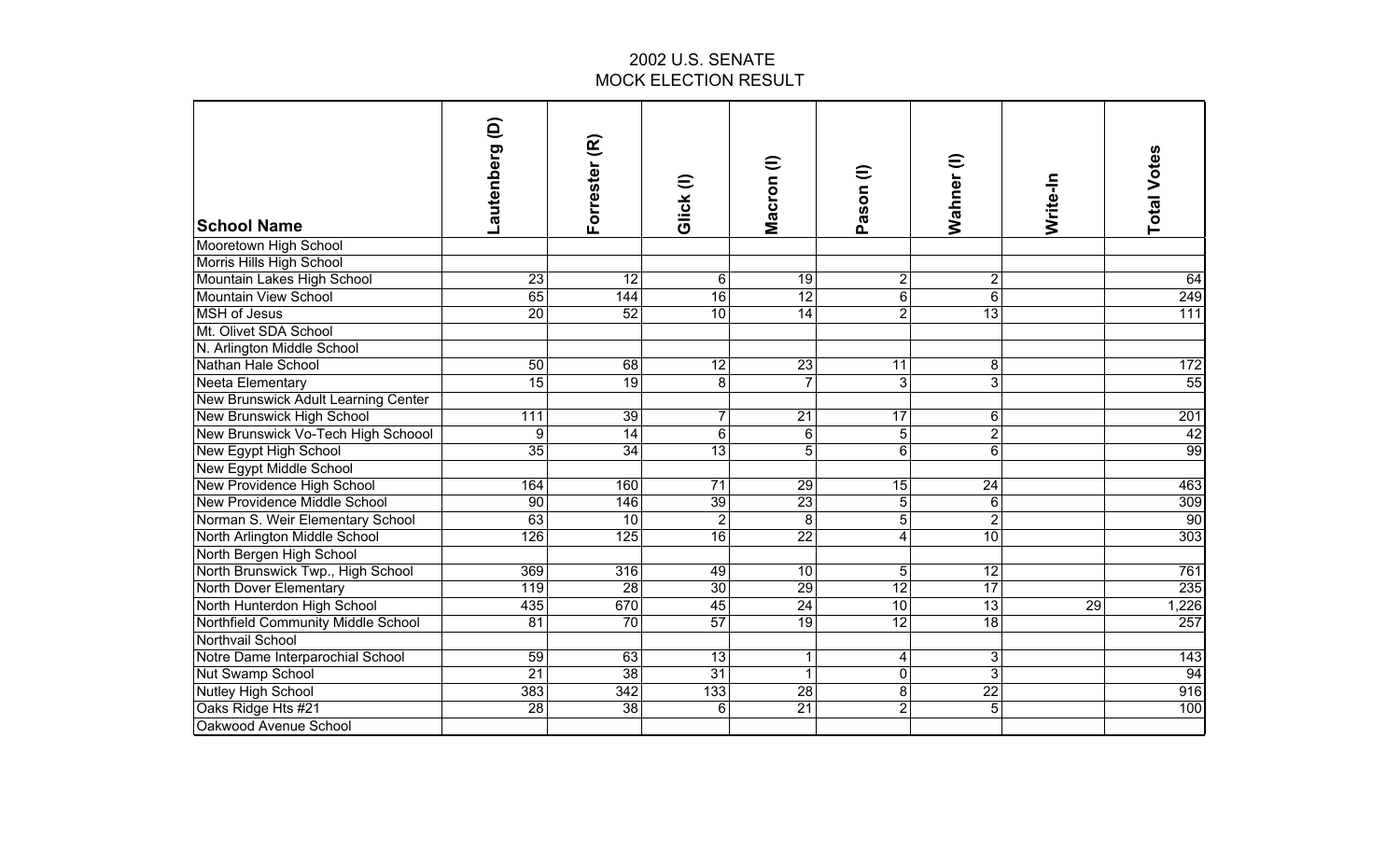| <b>School Name</b>                 | Lautenberg (D)  | Forrester (R)   | $\widehat{=}$<br>Glick | Macron (I)      | Pason (I)       | $\widehat{=}$<br>Wahner | Write-In | <b>Total Votes</b> |
|------------------------------------|-----------------|-----------------|------------------------|-----------------|-----------------|-------------------------|----------|--------------------|
| Ocean City High School             |                 |                 |                        |                 |                 |                         |          |                    |
| Ocean City Intermediate            | $\overline{97}$ | 94              | $\overline{37}$        | $\overline{58}$ | 13              | 13                      |          | $\overline{312}$   |
| Ocean Day Schoool                  | 16              | 19              | 4                      | دن              | دن              | 3                       |          | 48                 |
| Ocean School of Technology         |                 |                 | $\overline{2}$         | دن              | $\mathbf{1}$    | $\overline{0}$          |          | $\overline{8}$     |
| Ocean Township High School         | 533             | 458             | 54                     | 16              | $6\overline{6}$ | $\overline{14}$         |          | 1,081              |
| Old Bridge High School (East&West) | 793             | 535             | 31                     | 13              | $\overline{6}$  | $6\phantom{1}$          |          | 1,384              |
| <b>Oldmans Township</b>            | 5               | 5               | $\mathbf 0$            | $\mathbf 0$     | $\overline{1}$  | 6                       |          | 17                 |
| Orange Avenue School               | 54              | 43              | $\overline{14}$        | $\overline{10}$ | $\overline{14}$ | 4                       |          | 139                |
| Orange High School                 | 40              | 12              | $\overline{4}$         | 5               | 11              | 8                       |          | 80                 |
| Our Lady Mount Virgin School       |                 |                 |                        |                 |                 |                         |          |                    |
| Our Lady of Fatima School          | $\overline{18}$ | $\overline{41}$ | $\mathbf 0$            | $\mathbf 0$     | $\mathbf 0$     | 0                       |          | 59                 |
| Our Lady of Mt. Carmel             | 35              | 59              | 39                     | $\overline{16}$ | 4               | 4                       |          | 157                |
| Our Lady of Mt. Virgin             | 10              | $\mathbf{1}$    | 11                     | $\overline{0}$  | $\mathbf 0$     | 0                       |          | $\overline{22}$    |
| Our Lady Queen of Peace            |                 |                 |                        |                 |                 |                         |          |                    |
| Our Lady Star of the Sea           | 8               | 16              | $\overline{7}$         | $\overline{2}$  | $\overline{2}$  | 1                       |          | 36                 |
| Palisades Park Jr/Sr High School   |                 |                 |                        |                 |                 |                         |          |                    |
| Paramus Catholic High School       | 307             | 281             | 52                     | 51              | 10              | 8                       |          | 709                |
| Paramus High School                | 366             | 254             | 107                    | 31              | 27              | $\overline{28}$         |          | 813                |
| Park Avenue School                 | 103             | 33              | 24                     | 37              | 5               | 21                      |          | 223                |
| Park Bible Academy                 |                 |                 |                        |                 |                 |                         |          |                    |
| Park Ridge High School             |                 |                 |                        |                 |                 |                         |          |                    |
| Parkview Elementary (Westville)    | 13              | 17              | $\bf 8$                | 10              | 3               | 7                       |          | 58                 |
| Parkway Elementary School (Ewing)  | 21              | $\overline{16}$ | $\overline{3}$         | 4               | 1               | 1                       |          | 46                 |
| Parkway School (Mount Laurel)      |                 |                 |                        |                 |                 |                         |          |                    |
| Parsippany Christian School        | 5               | 67              | $\overline{7}$         | 5               | 1               | 67                      |          | 152                |
| Parsippany High School             | 136             | 136             | $\overline{30}$        | 33              | $\overline{32}$ | 9                       |          | 376                |
| Pascack Hills High School          |                 |                 |                        |                 |                 |                         |          |                    |
| Passaic Valley High School         |                 |                 |                        |                 |                 |                         |          |                    |
| Paterson Public School #3          | 99              | 103             | 46                     | $\overline{58}$ | $\overline{22}$ | 105                     |          | 433                |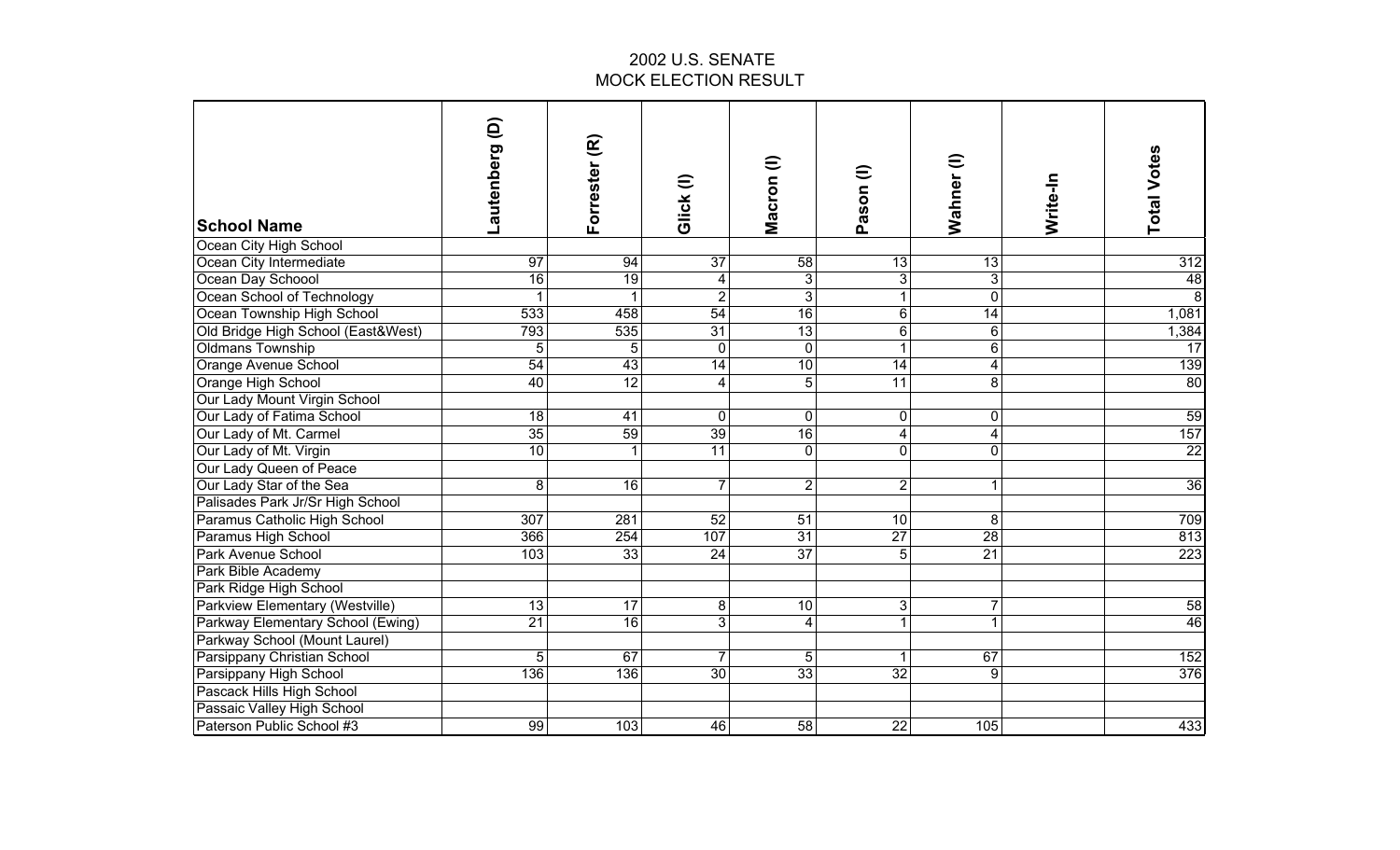| <b>School Name</b>                  | ê<br>Lautenberg  | Forrester (R)   | Glick (I)       | Macron (l)      | Pason (I)       | Wahner (I)      | Write-In | <b>Total Votes</b> |
|-------------------------------------|------------------|-----------------|-----------------|-----------------|-----------------|-----------------|----------|--------------------|
| Patrick F. Healy Middle School      |                  |                 |                 |                 |                 |                 |          |                    |
| Paul VI High School                 | 125              | 142             | 46              | 29              | 33              | $\overline{23}$ |          | 398                |
| Penns Grove-Carneys Pt. Regional HS | 380              | 300             | 56              | 40              | 16              | 12              |          | 804                |
| Pennsville High School              | 25               | $\overline{22}$ |                 |                 | 1               | 0               |          | 50                 |
| Pequannock Valley Middle School     |                  |                 |                 |                 |                 |                 |          |                    |
| Perry L. Drew Elementary            | $\overline{87}$  | 100             | $\overline{17}$ | $\overline{97}$ | $\overline{19}$ | 5               |          | 325                |
| Perth Amboy Adult High School       | 76               | $\overline{28}$ | 17              | 8               | 8               | $\overline{5}$  | 3        | $\frac{145}{145}$  |
| Perth Amboy Catholic MS             |                  |                 |                 |                 |                 |                 |          |                    |
| Philip G. Vroom School #2           |                  |                 |                 |                 |                 |                 |          |                    |
| Phillipsburg High School            |                  |                 |                 |                 |                 |                 |          |                    |
| <b>Phoenix Center</b>               |                  |                 |                 |                 |                 |                 |          |                    |
| Pierrepont School                   | $\overline{121}$ | 103             | $\overline{29}$ | $\overline{32}$ | 13              | $\overline{33}$ |          | 331                |
| Pine Beach Elementary               |                  |                 |                 |                 |                 |                 |          |                    |
| Pine Hill Middle School             | 129              | 65              | $\overline{17}$ | $\overline{3}$  | 20              | 9               |          | $\overline{243}$   |
| Piscataway High School              | 374              | 189             | 54              | 63              | $\overline{27}$ | $\overline{18}$ |          | 725                |
| Pittsgrove Township Middle School   |                  |                 |                 |                 |                 |                 |          |                    |
| Point Beach High School             |                  |                 |                 |                 |                 |                 |          |                    |
| Point Pleasant Beach High School    |                  |                 |                 |                 |                 |                 |          |                    |
| Pope John Paul II                   | 29               | 34              | 9               | 27              | $\mathbf{1}$    | 3               |          | 103                |
| Port Republic School                |                  |                 |                 |                 |                 |                 |          |                    |
| Private Nicholas Minue School       |                  |                 |                 |                 |                 |                 |          |                    |
| PS #17 (Paterson)                   | 94               | 23              | 5               | $\mathbf{1}$    | 3 <sup>1</sup>  | 5               |          | $\overline{131}$   |
| <b>PS#20</b>                        |                  |                 |                 |                 |                 |                 |          |                    |
| Public School #14                   | 112              | 73              | 20              | 16              | $\overline{7}$  | 5               |          | 233                |
| Public School #8 (Jersey City)      | 225              | 126             | $\overline{25}$ | $\overline{10}$ | 10              | $\overline{4}$  |          | 400                |
| Public School Number 26             |                  |                 |                 |                 |                 |                 |          |                    |
| Queen of Peace                      | 34               | 51              | 10              | $\overline{7}$  | 9               | 5               |          | 116                |
| Queen of Peace High School          | 149              | $\overline{86}$ | 15              | 25              | $\overline{26}$ | $\overline{15}$ |          | 316                |
| <b>Quinton Township School</b>      | $\overline{12}$  | 5               | $\overline{11}$ | $\mathbf 0$     | $\mathbf{1}$    | 0               |          | 29                 |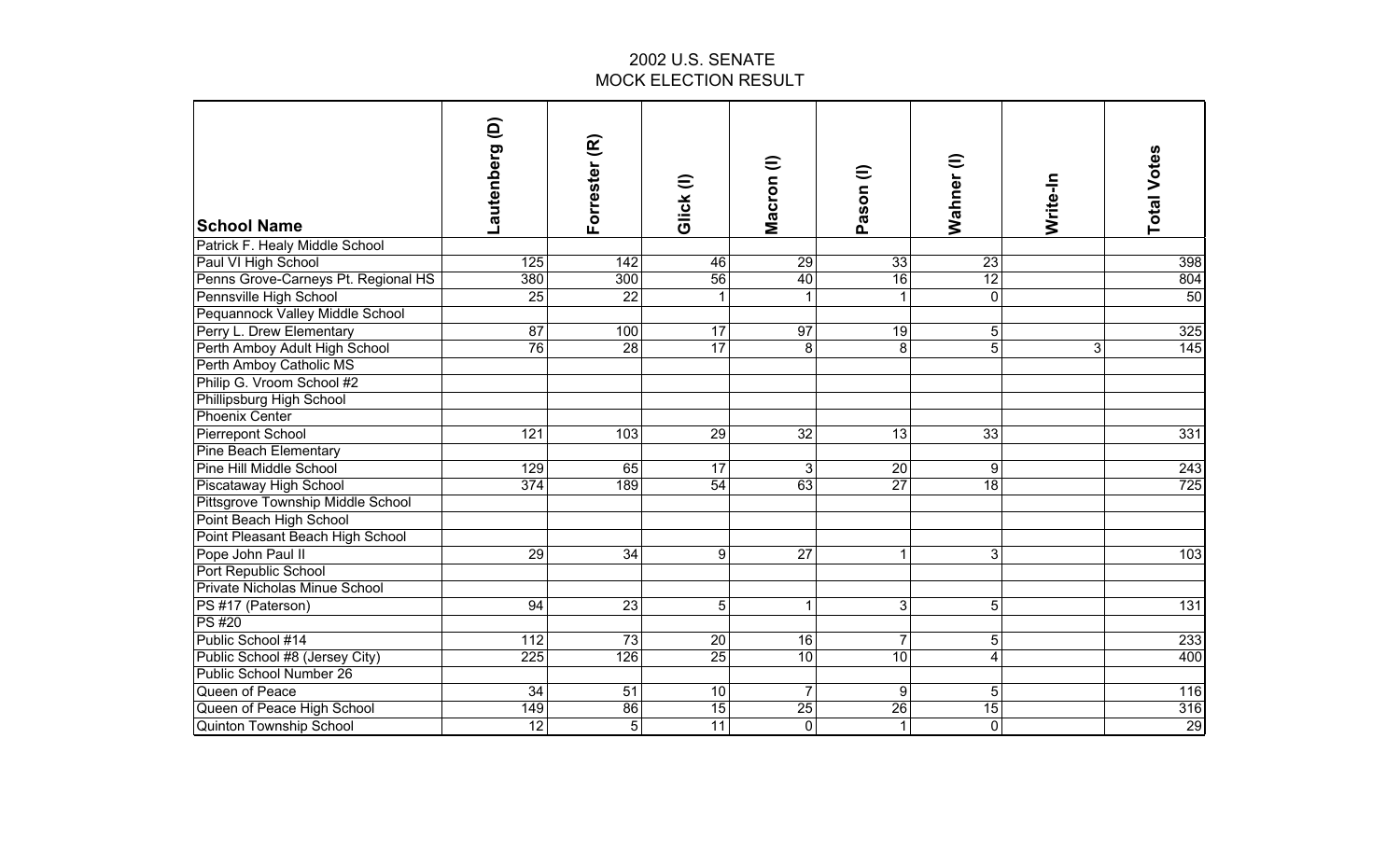| <b>School Name</b>                                          | ê<br>Lautenberg         | Forrester (R)    | $\widehat{=}$<br>Glick | $\widehat{=}$<br>Macron       | Pason (I)                   | $\widehat{=}$<br>Wahner | Write-In | <b>Total Votes</b>     |
|-------------------------------------------------------------|-------------------------|------------------|------------------------|-------------------------------|-----------------------------|-------------------------|----------|------------------------|
| R.D. Wood School                                            |                         |                  |                        |                               |                             |                         |          |                        |
| Radcliffe Elementary School                                 | 56                      | 68               | 5                      | 10                            | 1                           | $\overline{2}$          |          | 142                    |
| Rahway Middle School                                        | 367                     | 150              | 127                    | 86                            | $\overline{18}$             | 45                      |          | 793                    |
| Reading-Fleming Middle School                               | 65                      | 177              | 35                     | 28                            | $\overline{13}$             | $\overline{14}$         |          | 332                    |
| <b>Readington Middle School</b>                             | 173                     | 329              | 75                     | 53                            | 12                          | $\overline{26}$         |          | 668                    |
| <b>Red Bank Primary School</b>                              | $\overline{12}$         | $\overline{14}$  | 8                      | 8                             | $5\overline{)}$             | $\overline{2}$          |          | 49                     |
| Regional Day School (Special Svcs.)                         |                         |                  |                        |                               |                             |                         |          |                        |
| Renaissance One                                             |                         |                  |                        |                               |                             |                         |          |                        |
| <b>Rice Elementary School</b>                               |                         |                  |                        |                               |                             |                         |          |                        |
| <b>Ridge Ranch Elementary School</b>                        | $\overline{77}$         | $\overline{57}$  | 5                      | 13                            | $\overline{7}$              | 4                       |          | 163                    |
| Ridgeway Elementary School                                  | 87                      | 77               | $\overline{0}$         | $\Omega$                      | $\overline{0}$              | $\overline{\mathsf{o}}$ |          | 164                    |
| Ridgewood High School                                       |                         |                  |                        |                               |                             |                         |          |                        |
| River Dell High School                                      |                         |                  |                        |                               |                             |                         |          |                        |
| <b>Robert Fulton School</b>                                 | 44                      | 32               | 18                     | 56                            | 10                          | 26                      |          | 186                    |
| Robert L. Horbelt                                           | $\overline{28}$         | 14               | 1                      | 65                            | 1                           | $\mathbf 0$<br>14       |          | 45<br>606              |
| Robert R. Lazar Middle School                               | 236                     | 203              | 75                     |                               | 13                          |                         |          |                        |
| Roberts School                                              |                         |                  |                        |                               |                             |                         |          |                        |
| Roosevelt #7 School (Garfield)                              | 32                      | 25               | 5                      | 9                             | $\mathbf{1}$                | 0                       |          | 72                     |
| Roosevelt Elementary (Ridgefield Park)                      | 12<br>71                | 11<br>154        | 8<br>$\mathbf 0$       | 10                            | $\mathbf{1}$                | $\overline{5}$<br>0     |          | 47<br>$\overline{225}$ |
| Roosevelt School (Lyndhurst)                                | 46                      | 28               | 17                     | $\mathbf 0$<br>$\overline{7}$ | $\mathbf 0$<br>$\mathbf{0}$ | $\overline{2}$          |          | 100                    |
| Roosevelt School (Union City)                               |                         | 385              | 97                     | 56                            | 65                          | 46                      |          | 991                    |
| Roxbury High School<br>Russell O. Brackman Middle School    | 342<br>$\overline{205}$ | 214              | $\overline{75}$        | 92                            | $\overline{27}$             | $\overline{36}$         |          | 649                    |
|                                                             | 103                     | 68               | $\overline{54}$        | $\overline{21}$               | 10                          | 4                       |          | 260                    |
| <b>Rutgers Preporatory School</b><br>Rutherford High School | 348                     | $\overline{135}$ | $\overline{34}$        | 13                            | $\overline{7}$              | $\overline{6}$          |          | 543                    |
| Sacred Heart (Rockaway)                                     |                         |                  |                        |                               |                             |                         |          |                        |
| Sage Day School                                             | 9                       | 14               | 3                      | $\mathbf 0$                   | $\mathbf 0$                 | 1                       |          | $\overline{27}$        |
| Saint Benedict School                                       | 53                      | 126              | 50                     | $\overline{40}$               | 17                          | $\overline{32}$         |          | 318                    |
| Saint Catherine School                                      |                         |                  |                        |                               |                             |                         |          |                        |
|                                                             |                         |                  |                        |                               |                             |                         |          |                        |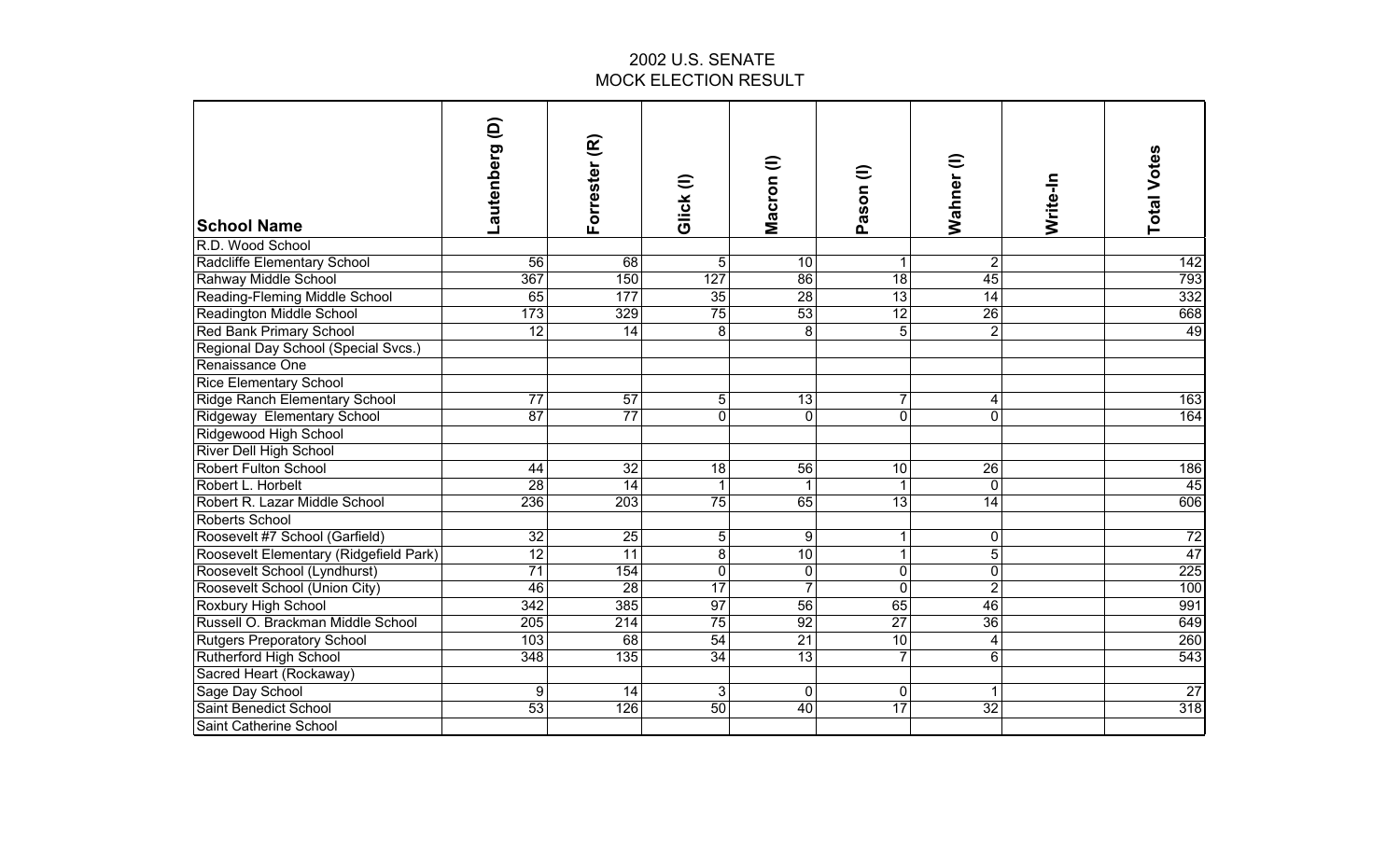| <b>School Name</b>                    | ê<br>Lautenberg | Forrester (R)   | Glick(I)         | Macron (I)      | Pason (I)        | Wahner (I)              | Write-In | <b>Total Votes</b> |
|---------------------------------------|-----------------|-----------------|------------------|-----------------|------------------|-------------------------|----------|--------------------|
| Saint Cecilia Interparochial          | 58              | 30              | $\mathbf{1}$     | $\overline{3}$  | $6 \overline{6}$ | 4                       |          | 102                |
| Saint Gerard Majella                  |                 |                 |                  |                 |                  |                         |          |                    |
| Saint Leo/sacred Heart Interparochial |                 |                 |                  |                 |                  |                         |          |                    |
| Saint Mary Parish School (Closter)    | 44              | 29              | 23               | 16              | 6 <sup>1</sup>   | $\overline{11}$         |          | 129                |
| Saint Mary's School (Wharton)         |                 |                 |                  |                 |                  |                         |          |                    |
| Saint Michael Parrish School          | 8               | $\,6\,$         | $\sqrt{5}$       | $6 \,$          | 5 <sup>1</sup>   | 8                       |          | 38                 |
| Salem County Vocational -Tech         | 15              | $\overline{20}$ | $\overline{5}$   | 3               | $\overline{3}$   | $\overline{3}$          |          | 49                 |
| Salem Drive School                    |                 |                 |                  |                 |                  |                         |          |                    |
| Salem High School                     | 136             | 123             | $\overline{36}$  | $\overline{57}$ | 28               | $\overline{12}$         |          | 392                |
| Salk Middle School                    |                 |                 |                  |                 |                  |                         |          |                    |
| Salt Brook School                     | 85              | $\overline{81}$ | 28               | $\overline{10}$ | 3 <sup>1</sup>   | 6                       |          | $\overline{213}$   |
| Samuel Mickle School                  | 89              | 127             | 11               | $\overline{26}$ | $\overline{5}$   | 17                      |          | 275                |
| Sandburg Middle School                |                 |                 |                  |                 |                  |                         |          |                    |
| Schirra School                        |                 |                 |                  |                 |                  |                         |          |                    |
| School #2                             |                 |                 |                  |                 |                  |                         |          |                    |
| School #10 (Garfield)                 | 45              | 28              | $\boldsymbol{2}$ | $\overline{7}$  | $\mathbf{1}$     | 13                      |          | 96                 |
| School #16 (Paterson)                 | $\overline{28}$ | 26              | $\overline{6}$   | $\overline{10}$ | 3 <sup>1</sup>   | $\overline{\mathbf{4}}$ |          | 77                 |
| School #27                            |                 |                 |                  |                 |                  |                         |          |                    |
| School #3 (Belleville)                |                 |                 |                  |                 |                  |                         |          |                    |
| School #4 (Clifton)                   | 16              | 32              | $\overline{2}$   | $\mathbf 0$     | 4                | $\overline{c}$          |          | 56                 |
| School #8 (Linden)                    | 106             | 65              | $\overline{25}$  | 33              | $\overline{13}$  | 17                      |          | 259                |
| School #9                             |                 |                 |                  |                 |                  |                         |          |                    |
| School 27                             |                 |                 |                  |                 |                  |                         |          |                    |
| School No. Eight                      |                 |                 |                  |                 |                  |                         |          |                    |
| School Sixteen (Clifton)              |                 |                 |                  |                 |                  |                         |          |                    |
| Schuyler-Colfax Middle School         | 45              | 49              | 11               | 7               | 3 <sup>1</sup>   | 3                       |          | 118                |
| Sea Isle City Public School           | $\overline{2}$  | 6               | $\mathbf{1}$     | دن              | $\overline{2}$   | $\overline{3}$          |          | 17                 |
| Seth Boyden Demonstration School      | 96              | 62              | $\overline{38}$  | 55              | 17               | $\overline{22}$         |          | 290                |
| Shepard School                        |                 |                 |                  |                 |                  |                         |          |                    |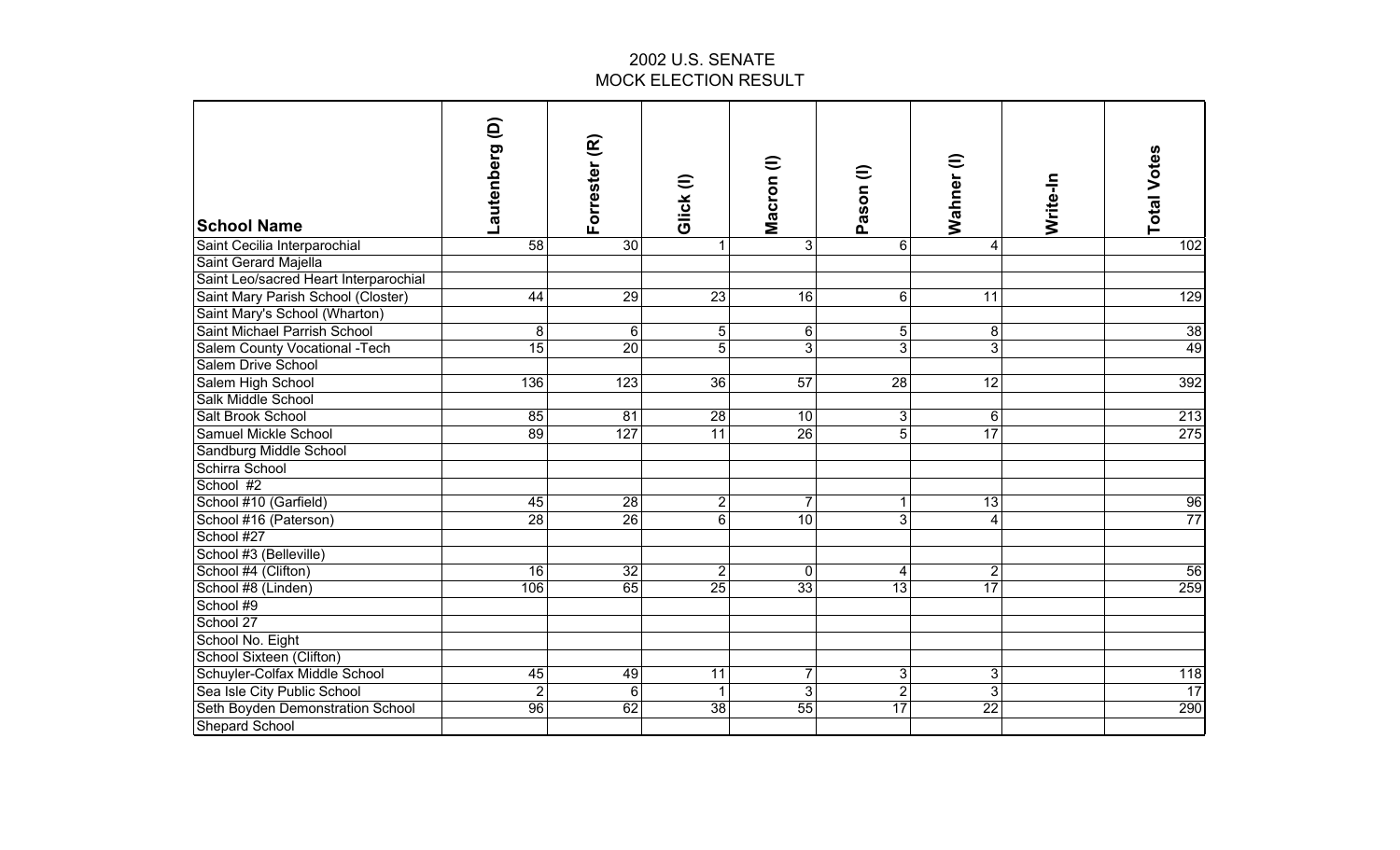| <b>School Name</b>                | ê<br>autenberg   | Forrester (R)    | Glick <sub>(I)</sub> | Macron (I)       | $\widehat{=}$<br>Pason  | $\widehat{\textbf{u}}$<br>Wahner | Write-In | <b>Total Votes</b> |
|-----------------------------------|------------------|------------------|----------------------|------------------|-------------------------|----------------------------------|----------|--------------------|
| Simmons Elementary                | 43               | 59               | 20                   | $\overline{2}$   | $\overline{2}$          | 6                                |          | 132                |
| Snyder High School                | 78               | 76               | 8                    | 15               | $\boldsymbol{9}$        |                                  |          | 193                |
| Solomon Schechter Academy         | 26               | 5                | 16                   | 5                | $\pmb{0}$               | $\mathbf 0$                      |          | 52                 |
| Solomon Schechter Day School - HS | 148              | 31               | 13                   | 4                | $\overline{\mathbf{4}}$ | $\overline{\mathbf{c}}$          |          | 202                |
| Solomon Schechter Day School - MS | 48               | $\overline{7}$   | 10                   | 4                | 3                       | $\overline{2}$                   |          | $\overline{74}$    |
| Somers Point Public School        | 137              | 123              | 87                   | $\overline{43}$  | 28                      | $\overline{20}$                  |          | 438                |
| Somerville High School            | 328              | $\overline{214}$ | 120                  | $\overline{52}$  | $\overline{28}$         | $\overline{19}$                  |          | 761                |
| Somerville Middle School          | $\overline{26}$  | $\overline{38}$  | 6                    | $\overline{12}$  | $\boldsymbol{9}$        | 1                                |          | 92                 |
| South Hunterdon Regional HS       | 13               | 6                | $\overline{11}$      | $\overline{2}$   | $\mathbf{1}$            | $\overline{21}$                  |          | 54                 |
| South River High School           | $\overline{214}$ | 104              | 146                  | $\overline{13}$  | 5                       | 1                                | 1        | 484                |
| South Toms River Elementary       | $\overline{41}$  | 29               | $\overline{11}$      | 9                | $\overline{6}$          | $\overline{9}$                   |          | 105                |
| Southwood School                  |                  |                  |                      |                  |                         |                                  |          |                    |
| Spring Garden Elementary          | 65               | 43               | 18                   | 6                | 3                       | 3                                |          | 138                |
| St. Agnes Junior High School      | $\mathfrak{B}$   | $\overline{21}$  | $\mathbf 0$          | 1                | $\overline{0}$          | $\mathbf 0$                      |          | 25                 |
| St. Ann School                    | $\overline{7}$   | $\overline{7}$   | 18                   | 1                | $\mathbf 0$             | $\overline{2}$                   |          | 35                 |
| St. Casimir Elementary            | $\overline{19}$  | 20               | -1                   | $\overline{2}$   | $\mathbf 0$             | $\mathbf 0$                      |          | 42                 |
| St. Genevieve School              | 20               | 35               | 16                   | $\overline{3}$   | $\mathbf{1}$            | 4                                |          | 79                 |
| St. John Evangelist School        | $\boldsymbol{9}$ | 11               | 14                   | 30               | $\overline{2}$          | $\mathbf{0}$                     |          | 66                 |
| St. Joseph School (E. Orange)     | 61               | 17               | $\overline{2}$       | 14               | $\overline{2}$          | $6\phantom{1}$                   |          | 102                |
| St. Leo the Great                 | 26               | 103              | 29                   | 29               | $\overline{2}$          | 6                                |          | 195                |
| St. Mary Elementary (Rutherford)  | 36               | 43               | 6                    | $\overline{2}$   | $\mathbf 0$             | 1                                |          | 88                 |
| St. Mary School (Williamstown)    |                  |                  |                      |                  |                         |                                  |          |                    |
| St. Mary's (Pompton Lakes)        | 15               | 31               | 10                   | $\boldsymbol{2}$ | $\mathbf{1}$            | 5                                |          | 64                 |
| St. Nicholas Ukrainian Catholic   | $6\phantom{1}$   | 8                | $\mathbf 0$          | 1                | $\mathbf 0$             | 1                                |          | $\overline{16}$    |
| St. Patrick School                | 181              | $\overline{77}$  | $\overline{23}$      | $\overline{48}$  | $\overline{3}$          | 10                               |          | 342                |
| St. Paul's School (Princeton)     | 9                | $\overline{33}$  | $\overline{11}$      | $\overline{16}$  | $\overline{2}$          | $\overline{2}$                   |          | 73                 |
| St. Peter's Prep                  | 100              | 120              | $\overline{55}$      | 4                | $\overline{18}$         | 4                                |          | 301                |
| St. Philip the Apostle School     | 15               | 9                | $\mathbf 0$          | 0                | 1                       | $\mathbf 0$                      |          | 25                 |
| St. Rose of Lima, Short Hills     | $\overline{25}$  | $\overline{54}$  | 7                    | $\overline{10}$  | $\overline{3}$          | $\overline{2}$                   |          | 101                |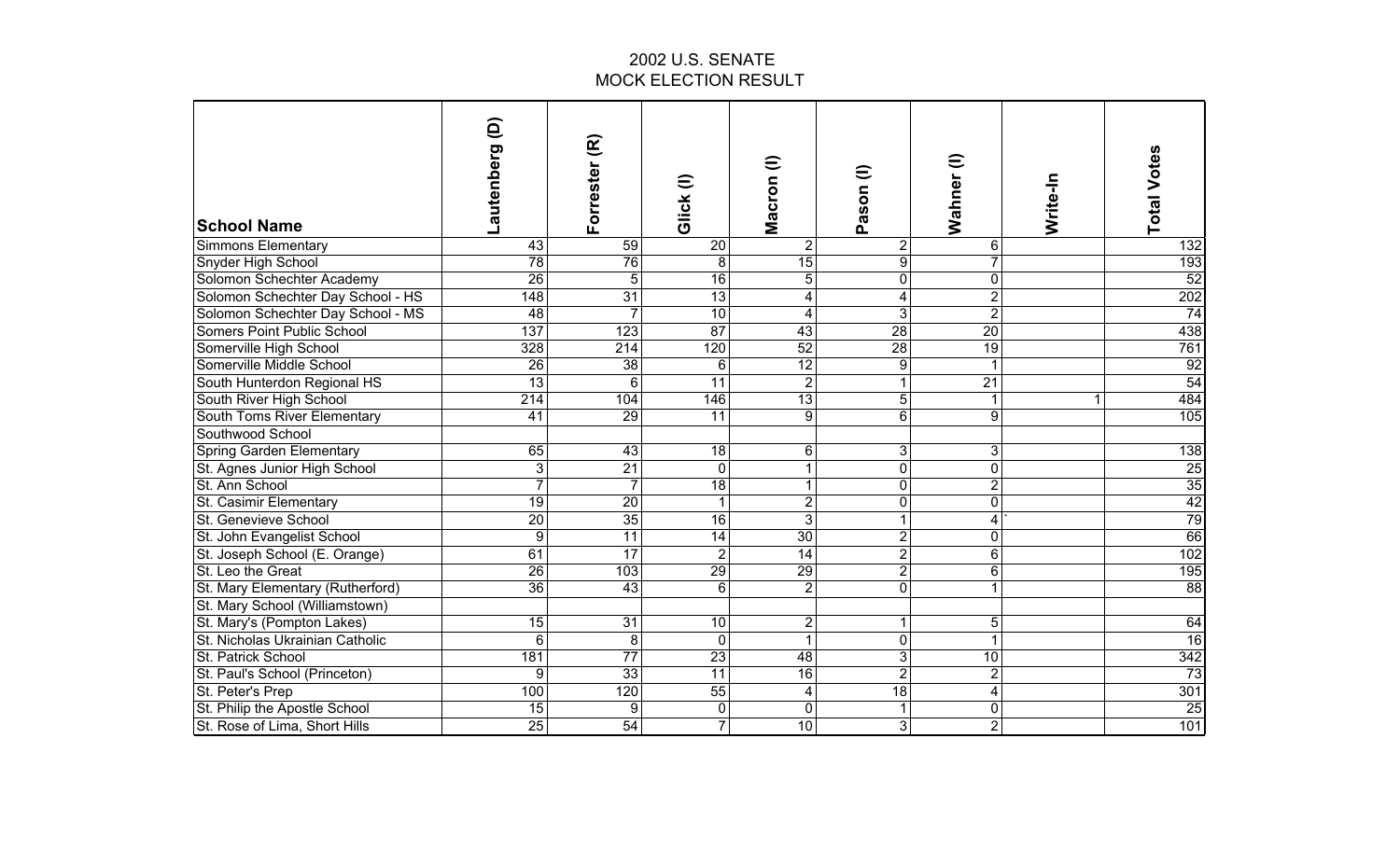| <b>School Name</b>                         | ê<br>Lautenberg | Forrester (R)    | Glick (I)               | Macron (l)              | Pason (I)       | Wahner (I)      | Write-In | <b>Total Votes</b> |
|--------------------------------------------|-----------------|------------------|-------------------------|-------------------------|-----------------|-----------------|----------|--------------------|
| St. Thomas Apostle                         | 38              | 94               | 5                       | 7                       | 1               | 8               |          | 153                |
| <b>Stafford Intermediate School</b>        | 123             | 186              | 47                      | 100                     | 23              | 35              |          | 514                |
| Steinert High School                       | 294             | 568              | 120                     | 24                      | 90              | 25              |          | 1,121              |
| <b>Stevens Cooperative School</b>          |                 |                  |                         |                         |                 |                 |          |                    |
| Stewartsville School                       | $\overline{88}$ | 145              | $\overline{37}$         | 34                      | $\mathbf{1}$    | $\overline{15}$ |          | 320                |
| <b>Stow Creek School</b>                   |                 |                  |                         |                         |                 |                 |          |                    |
| Summit High School                         | 280             | 191              | 53                      | 32                      | $\overline{26}$ | $\overline{7}$  |          | 589                |
| <b>Sycamore Drive School</b>               |                 |                  |                         |                         |                 |                 |          |                    |
| <b>TEC at Moorestown Children's School</b> |                 |                  |                         |                         |                 |                 |          |                    |
| <b>Tenafly High School</b>                 | 100             | 54               | $\overline{25}$         | 14                      | 6 <sup>1</sup>  | 6               |          | 205                |
| <b>Terrill Middle School</b>               |                 |                  |                         |                         |                 |                 |          |                    |
| The Learning Center (Passaic)              | $\overline{51}$ | $\overline{37}$  | 14                      | $\overline{12}$         | 5 <sup>1</sup>  | 6               |          | 125                |
| The Wardlaw-Hartridge School               | $\overline{71}$ | $\overline{54}$  | $\overline{11}$         | 6                       | $\overline{7}$  | 3               |          | 152                |
| Theodore Roosevelt School #17              | 63              | 16               | 48                      | $\overline{27}$         | $\overline{15}$ | $\overline{16}$ |          | 185                |
| Thomas Edison Intermediate                 | 45              | 22               | $\overline{22}$         | $\overline{\mathbf{4}}$ | $\overline{3}$  | 3               |          | 99                 |
| <b>Thomas Edison School</b>                | 149             | 99               | $\overline{27}$         | 11                      | $\mathbf{1}$    | $\overline{4}$  |          | 291                |
| Thomas Jefferson MS (Garfield)             | 143             | $\overline{153}$ | 154                     | $\overline{81}$         | $\overline{19}$ | 30              |          | 580                |
| Thomas Jefferson MS (Rockaway)             | 64              | 126              | 37                      | 53                      | 28              | 8               |          | 316                |
| Thomas Paine Elementary                    | $\overline{17}$ | 11               | 3                       | 11                      | $\overline{2}$  | 4               |          | $\overline{48}$    |
| <b>Thurgood Marshall School</b>            |                 |                  |                         |                         |                 |                 |          |                    |
| <b>Trenton Central High School</b>         | 155             | 99               | 57                      | 57                      | 98              | 18              |          | 484                |
| Trinity Academy (Caldwell)                 |                 |                  |                         |                         |                 |                 |          |                    |
| Twenty-Six                                 |                 |                  |                         |                         |                 |                 |          |                    |
| <b>Twin Mills Elementary School</b>        | 144             | 88               | 23                      | 44                      | 39              | 20              |          | 358                |
| <b>Union Beach Memorial</b>                |                 |                  |                         |                         |                 |                 |          |                    |
| Union Hill High School                     | 466             | 151              | $\overline{56}$         | 69                      | $\overline{22}$ | 16              |          | 780                |
| <b>Union School</b>                        | 106             | 80               | 43                      | 25                      | $\vert 4 \vert$ | 9               |          | 267                |
| <b>Union Township School</b>               | 63              | $\overline{57}$  | $\overline{\mathbf{4}}$ |                         | $\mathbf{1}$    | 1               |          | 127                |
| <b>University Six Middle School</b>        | 180             | $\overline{57}$  | $\mathbf{1}$            | $\mathbf{1}$            | $\overline{0}$  | $\overline{0}$  |          | 239                |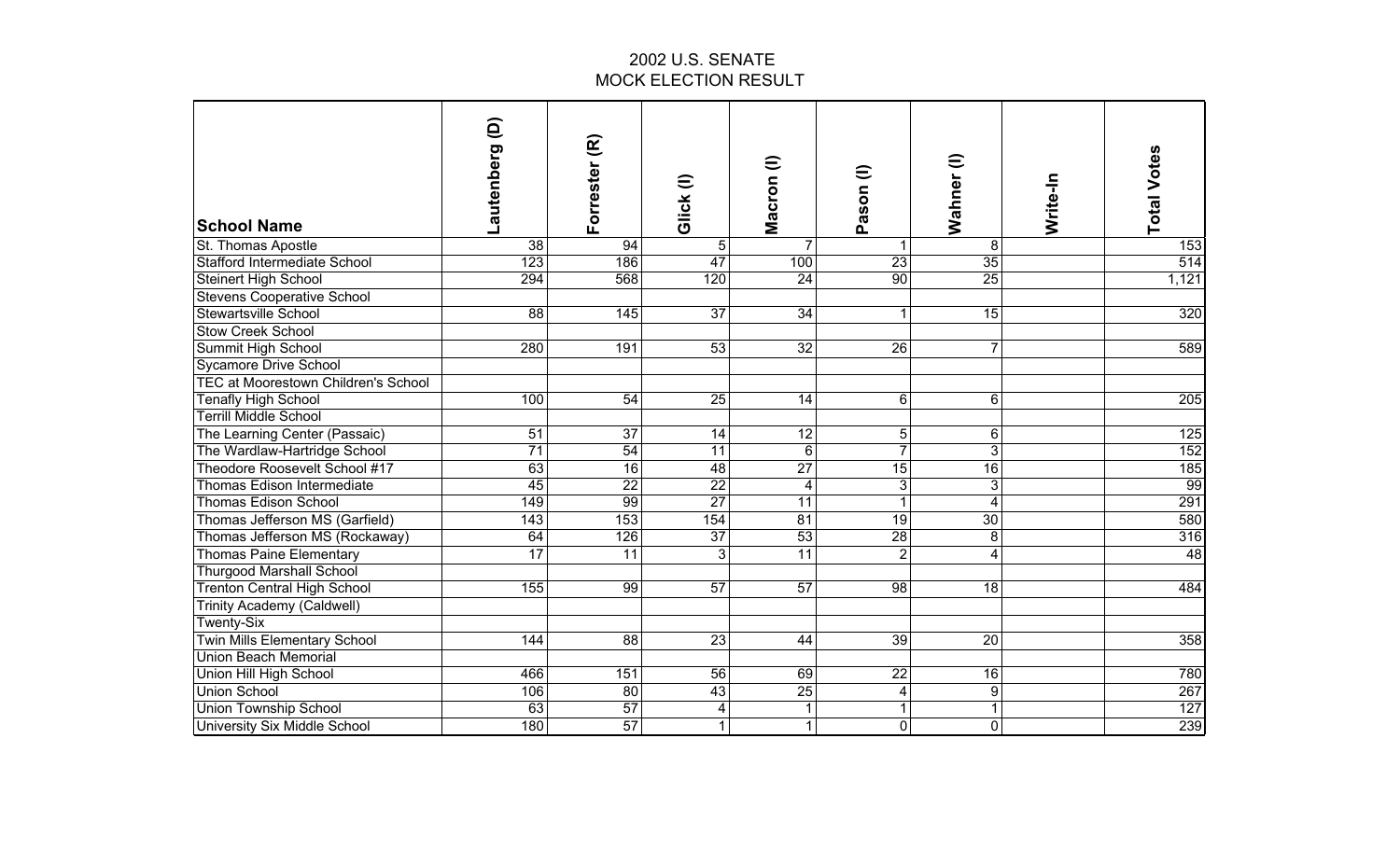| <b>School Name</b>                     | Lautenberg (D)  | Forrester (R)   | Glick(I)         | Macron (l)              | Pason (I)               | $\widehat{=}$<br>Wahner | Write-In | <b>Total Votes</b> |
|----------------------------------------|-----------------|-----------------|------------------|-------------------------|-------------------------|-------------------------|----------|--------------------|
| V.S.M. Montessori Academy              |                 |                 |                  |                         |                         |                         |          |                    |
| Vernon Township High School            | 262             | 475             | 148              | $\overline{82}$         | 36                      | $\overline{53}$         |          | 1,056              |
| <b>Veterans Memorial Middle School</b> | 320             | 173             | 25               | 17                      | 5 <sup>1</sup>          | 10                      |          | 550                |
| <b>Veterans Memorial School</b>        | 78              | 45              | $\overline{3}$   | $\overline{10}$         | 9                       | 4                       |          | 149                |
| Victor Mravlag #21                     | 118             | 35              | $\overline{8}$   | 13                      | $\mathbf{1}$            | $\overline{2}$          |          | 177                |
| Villa Walsh Academy                    | 18              | 73              | $\overline{3}$   | $\overline{2}$          | $\overline{\mathsf{o}}$ | $\mathbf{1}$            |          | 97                 |
| Vincent S. Mastro                      | 3               | $\mathbf 0$     | 12               | $\overline{\mathsf{o}}$ | $\overline{\mathsf{o}}$ | 0                       |          | 15                 |
| Vineland High School Soiuth            | 189             | 123             | $\overline{34}$  | $\overline{24}$         | $\overline{21}$         | 3                       |          | 394                |
| Virgil I. Grissom                      | $\overline{40}$ | 5               | 1                | 5                       | $\mathbf{1}$            | 0                       |          | $\overline{52}$    |
| Voorhees High School                   |                 |                 |                  |                         |                         |                         |          |                    |
| <b>Voorhees School</b>                 | 96              | 64              | $\overline{9}$   | $\overline{7}$          | دن                      | 3                       |          | 182                |
| W.F. Robinson                          |                 |                 |                  |                         |                         |                         |          |                    |
| Waldwick High School Jr/Sr             | 207             | 224             | 52               | 44                      | 13                      | 14                      |          | 554                |
| <b>Wall Central School</b>             |                 |                 |                  |                         |                         |                         |          |                    |
| Wall High School                       |                 |                 |                  |                         |                         |                         |          |                    |
| Wall Intermediate (Wall)               | 225             | 322             | 58               | 167                     | 25                      | 47                      |          | 844                |
| <b>Wallington High School</b>          |                 |                 |                  |                         |                         |                         |          |                    |
| <b>WallKill Valley High School</b>     |                 |                 |                  |                         |                         |                         |          |                    |
| Walter C. Black                        |                 |                 |                  |                         |                         |                         |          |                    |
| Walter F. Robinson                     |                 |                 |                  |                         |                         |                         |          |                    |
| <b>Walter M. Schirra ES</b>            | 121             | 55              | 16               | 16                      | 6                       | 6                       |          | 220                |
| <b>Walter Stillman Elementary</b>      |                 |                 |                  |                         |                         |                         |          |                    |
| <b>Warren Middle School</b>            |                 |                 |                  |                         |                         |                         |          |                    |
| <b>Warren Point Elementary School</b>  | 66              | 29              | $\boldsymbol{9}$ | 5                       | 5 <sup>5</sup>          | 1                       |          | 115                |
| <b>Warren Street School</b>            | 8               | $6\phantom{1}6$ | $\overline{9}$   | $\overline{3}$          | $\overline{0}$          | $\overline{0}$          |          | 26                 |
| <b>Washington Avenue</b>               | 32              | $\overline{18}$ | $6\phantom{1}$   | $\overline{10}$         | $\mathbf 0$             | 3                       |          | 69                 |
| Washington Community School #9         | 66              | 62              | $\overline{17}$  | $\overline{29}$         | 6                       | $\overline{17}$         |          | 197                |
| Washington Elementary (Lyndhurst)      | 44              | 67              | 4                | $\overline{11}$         | $\overline{5}$          | 0                       |          | $\overline{131}$   |
| <b>Washington Elementary (Nutley)</b>  | 42              | $\overline{37}$ | 13               | 9                       | $\overline{2}$          | $\overline{11}$         |          | 114                |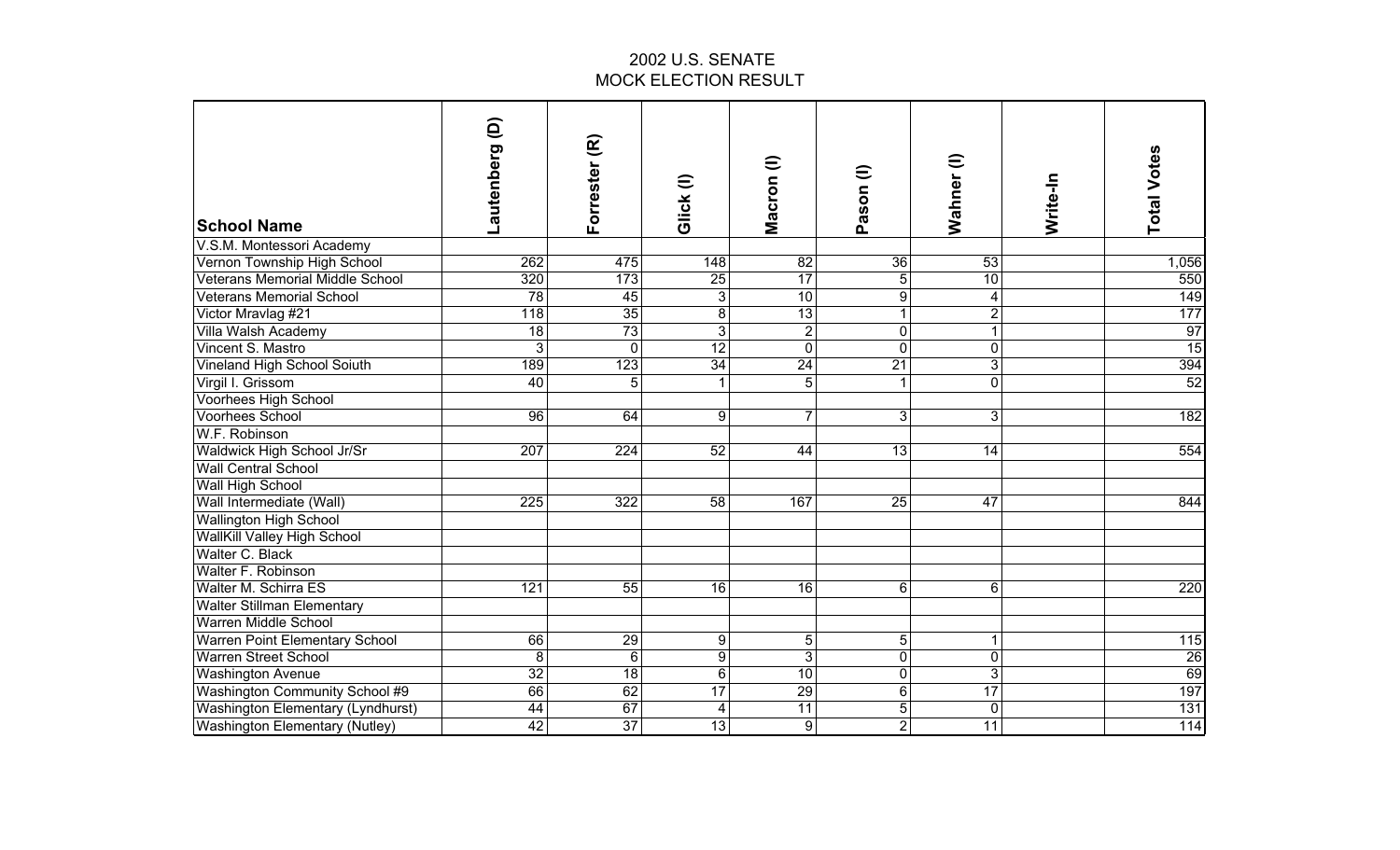| <b>School Name</b>                     | Lautenberg (D)   | Forrester (R)    | Glick(I)        | Macron (I)      | Pason (I)       | $\widehat{=}$<br>Wahner | Write-In | <b>Total Votes</b> |
|----------------------------------------|------------------|------------------|-----------------|-----------------|-----------------|-------------------------|----------|--------------------|
| Washington Irving School #4            |                  |                  |                 |                 |                 |                         |          |                    |
| Washington School (Carlstadt)          | 116              | $\overline{77}$  | $\overline{17}$ | $\overline{32}$ | $\overline{7}$  | $\overline{12}$         |          | 261                |
| Washington School (Lodi)               | 45               | 34               | $\,6\,$         | $\overline{7}$  | 5               | $\overline{5}$          |          | 102                |
| Washington School (West Orange)        | 221              | 231              | $\mathbf 0$     | $\overline{0}$  | $\mathbf{0}$    | $\overline{0}$          |          | 452                |
| Washington Schoool (W. Orange)         |                  |                  |                 |                 |                 |                         |          |                    |
| Wayne Hills High School                | 31               | $\overline{18}$  | 3               | $\overline{2}$  | $\overline{2}$  | 0                       |          | 56                 |
| Wayne Valley High                      |                  |                  |                 |                 |                 |                         |          |                    |
| Weehawken High School                  | $\overline{219}$ | 81               | $\overline{36}$ | 42              | 19              | 15                      |          | 412                |
| West Deptford High School              | 251              | $\overline{245}$ | 61              | $\overline{31}$ | $\overline{34}$ | 8                       |          | 630                |
| West Essex Regional High School        | 64               | 144              | 57              | $\overline{32}$ | $\overline{23}$ | $\overline{31}$         |          | 351                |
| <b>West Morris Central High School</b> | 20               | 52               | $\overline{11}$ | $\overline{5}$  | $\overline{1}$  | 0                       |          | 89                 |
| West Orange High School                | 283              | 133              | 69              | $\overline{40}$ | $\overline{58}$ | 9                       |          | 592                |
| <b>West Ridge School</b>               | 64               | 44               | 10              | 6               | 8               | $\overline{3}$          |          | 135                |
| Westerfield High School                |                  |                  |                 |                 |                 |                         |          |                    |
| <b>Westmoreland School</b>             | 21               | 25               | 9               | 23              | 5 <sup>1</sup>  | 1                       |          | 84                 |
| Westwood High School                   |                  |                  |                 |                 |                 |                         |          |                    |
| Whippany Park High School              | 143              | 243              | 53              | 37              | 19              | 12                      |          | 507                |
| <b>Whitehall Elementary</b>            | 15               | 21               | 10              | 10              | 5 <sup>1</sup>  | 9                       |          | 70                 |
| <b>Whiting Elementary</b>              | $\overline{31}$  | 33               | $\overline{7}$  | $\overline{20}$ | $\mathbf{1}$    | $\overline{6}$          |          | 98                 |
| <b>Whitman Elementary School</b>       |                  |                  |                 |                 |                 |                         |          |                    |
| <b>Whittier School</b>                 | 146              | 31               | 26              | 17              | 9               | $\overline{\mathbf{c}}$ |          | 231                |
| Wildwood Elementary                    | 29               | 40               | 10              | $\overline{18}$ | $\overline{3}$  | $\overline{5}$          |          | 105                |
| William A. Miller School               | $\overline{47}$  | $\overline{35}$  | $\overline{5}$  | 8               | $\overline{3}$  | $\overline{3}$          |          | 101                |
| Williamstown High School               |                  |                  |                 |                 |                 |                         |          |                    |
| Willingboro High School                | 232              | 61               | $\overline{19}$ | 35              | 19              | $\overline{23}$         |          | 389                |
| <b>Wilson Avenue School</b>            | 262              | $\overline{77}$  | $\mathbf 0$     | $\mathbf 0$     | $\mathbf 0$     | 0                       |          | 339                |
| <b>Wilson Elementary School</b>        | 14               | 14               | 1               | 0               | $6\phantom{1}$  | 1                       |          | $\overline{36}$    |
| <b>Windsor School</b>                  | 124              | $\overline{97}$  | $\mathbf 0$     | $\mathbf 0$     | $\pmb{0}$       | 0                       |          | $\overline{221}$   |
| <b>Woodbine Elementary School</b>      | 40               | $\overline{22}$  | $\overline{9}$  | 19              | 5               | $\overline{8}$          |          | 103                |